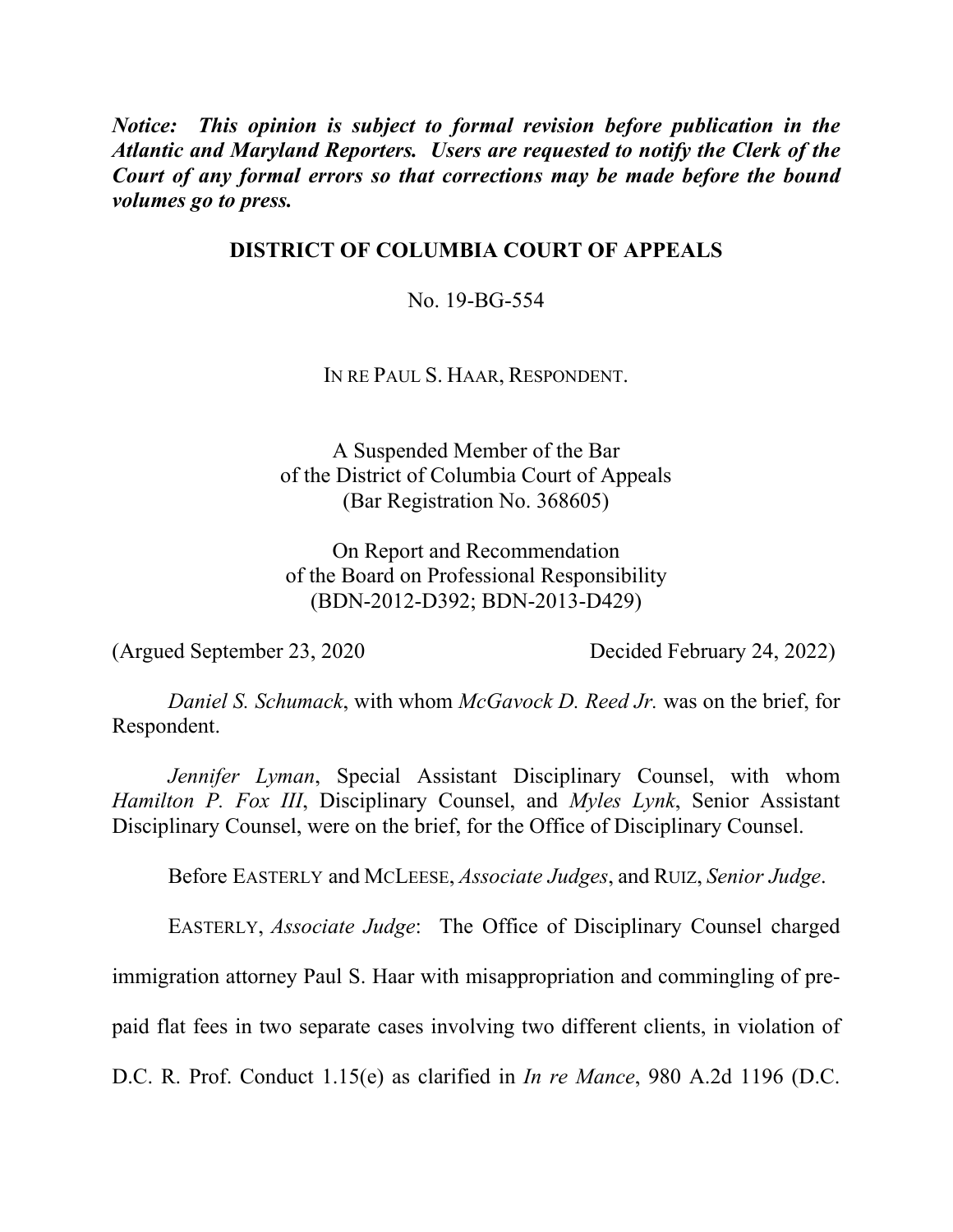2009) (requiring attorneys to deposit such in trust)<sup>1</sup>; *see also* D.C. R. Prof. Conduct 1.15(e). Departing from the Hearing Committee's recommendation, the Board of Professional Responsibility concluded that (1) there was no misconduct in the first case, wherein Mr. Haar failed to move into trust a partially unearned flat fee he had received before *Mance* was decided, and (2) Mr. Haar was merely negligent in the second case, when he failed to deposit or subsequently move into trust a partially unearned flat fee he received after *Mance* was decided. The Board recommended that Mr. Haar be suspended for seven months, followed by a one-year period of probation, during which he was to submit to an evaluation by the D.C. Bar's Practice Management Advisory Services (PMAS), and complete up to ten hours of CLE recommended by PMAS at its sole discretion. We agree with the Board that Mr. Haar should only be sanctioned for misappropriation and commingling in one of the two charged cases, and impose the Board's recommended sanction.

<sup>&</sup>lt;sup>1</sup> When this court decided *Mance* this rule was denominated Rule 1.15(d). To avoid confusion, we refer to the past and current iterations of the rule as Rule 1.15(e) throughout this opinion.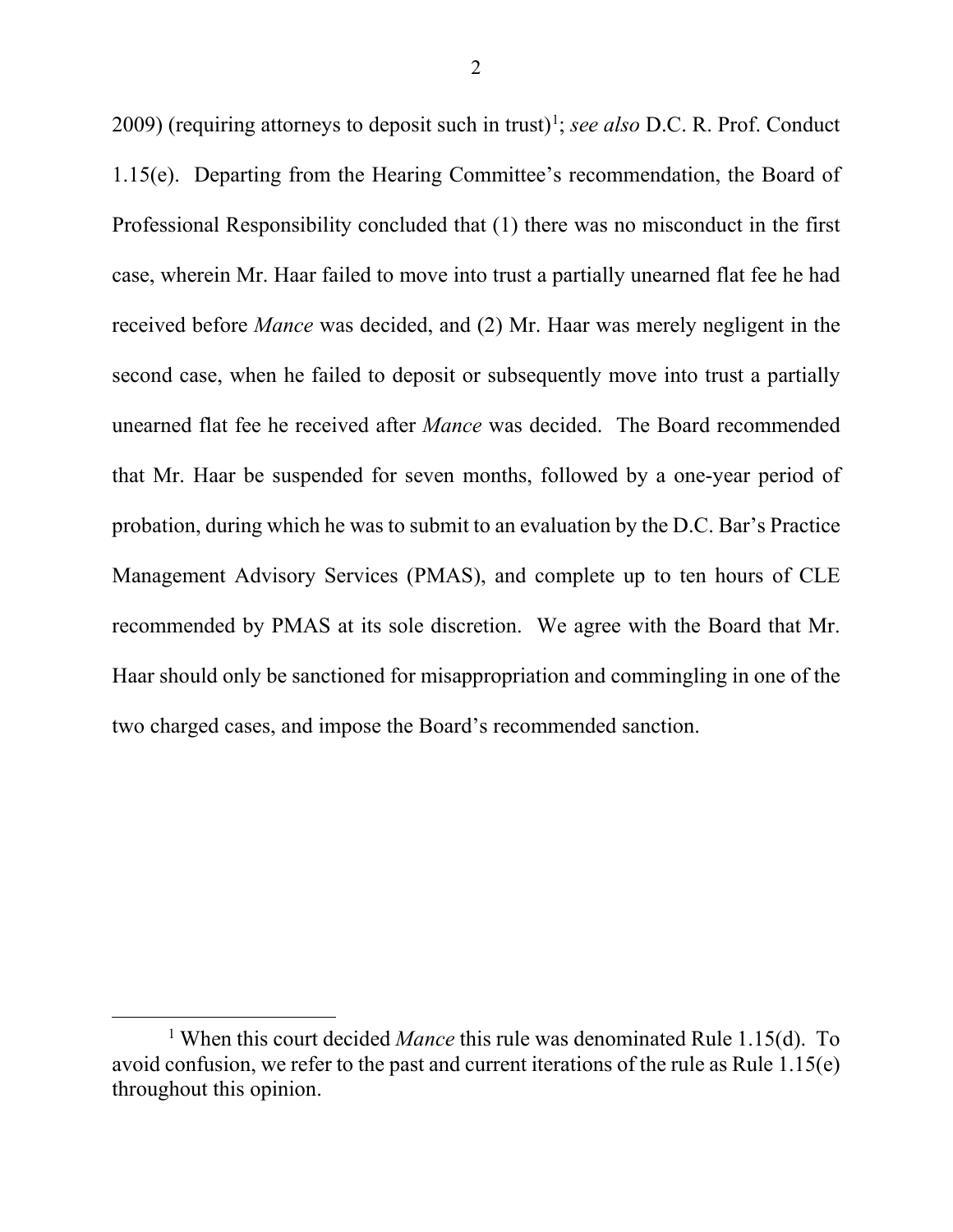# **I. Factual and Procedural History**

# **A. Mr. Haar's Practice and the Legal Landscape Before the Charged Misconduct**

Mr. Haar was admitted to practice law in the District of Columbia in 1983. A decade later, he founded the solo immigration practice he runs today, where he primarily accepts modest flat fees. Mr. Haar testified, and Disciplinary Counsel does not dispute, that his fees tend to be small because many of his cases take days or even hours from start to finish, and because many of his clients are low-income and pay him what they can afford in incremental amounts. At the time Mr. Haar started his practice, Rule 1.15(e) provided that any advances of legal fees for unearned work became the property of the attorney upon receipt. *In re Arneja*, 790 A.2d 552, 552– 53 (D.C. 2002).

In 1997, this court held that Mr. Haar negligently misappropriated legal fees owed to him when he withdrew settlement funds held in trust<sup>2</sup> without his client's

 $2$  Lawyers in the District are required to hold entrusted funds in Interest on Lawyer Trust Accounts (IOLTA), https://www.dcbarfoundation.org/iolta; https://perma.cc/3ZQ4-A5M4 (last visited November 11, 2021), and we use the terms "trust account" and "IOLTA account" interchangeably in this opinion.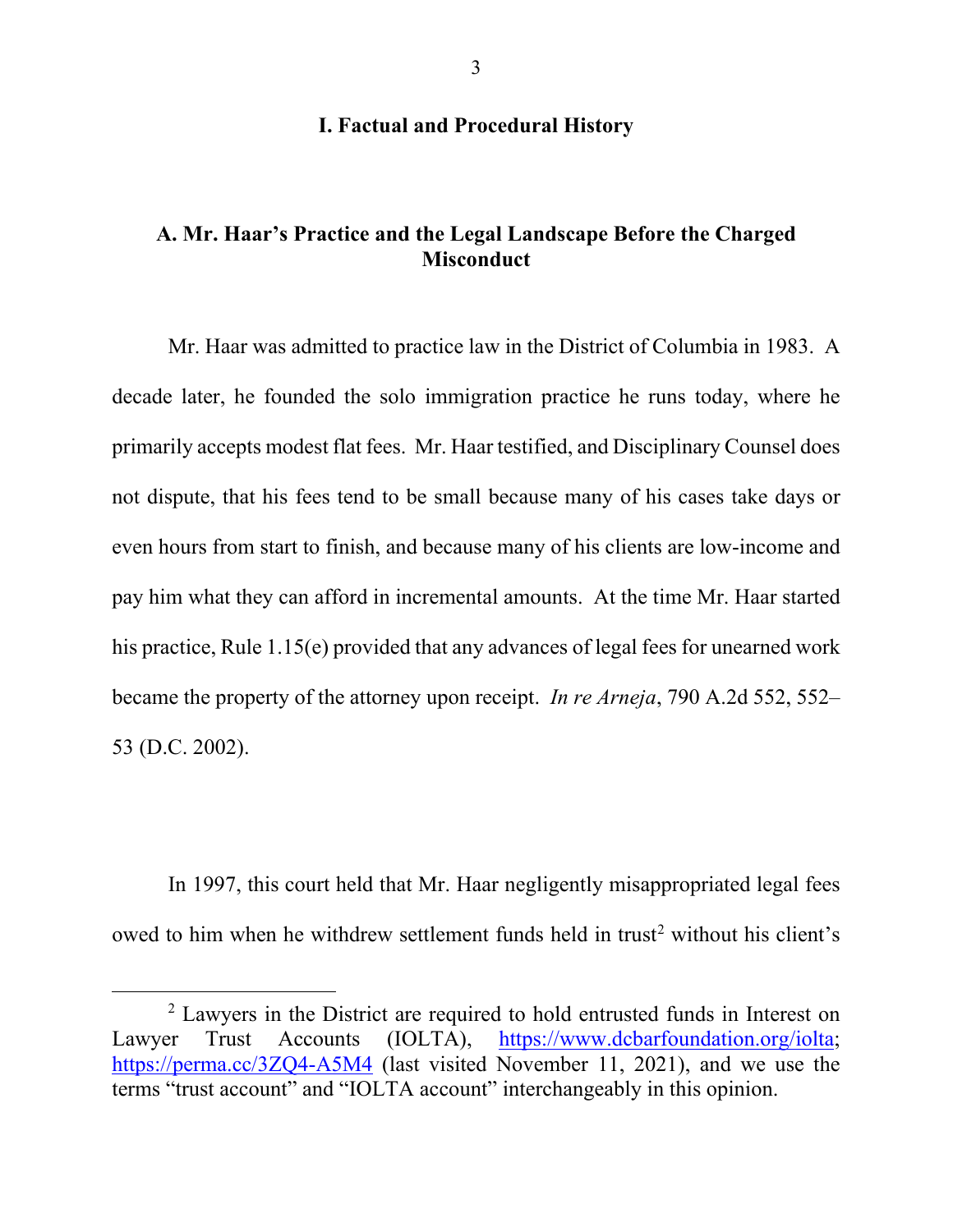consent; accordingly, we imposed a thirty-day suspension as a sanction for his misconduct. *See In re Haar*, 698 A.2d 412 (D.C. 1997) (hereinafter *Haar II*); *see also In re Haar*, 667 A.2d 1350 (D.C. 1995) (hereinafter *Haar I*). We concluded that Mr. Haar's negligence was in good faith and stemmed from mistakes of both fact and law. *Haar II*, 698 A.2d at 421.

In 2000, the D.C. Bar amended Rule 1.15(e), essentially reversing its directive. In pertinent part, the amended rule requires that "advances of unearned fees . . . shall be treated as property of the client pursuant to paragraph (a) [requiring such property to be kept separate from the lawyer's property in a trust account] until earned ... unless the client gives informed consent to a different arrangement." D.C. Bar R. I, § 15(e). But as we acknowledged in our 2009 opinion, *In re Mance*, the application of Rule 1.15(e) "to flat fees is not clear on its face." 980 A.2d at 1206. Accordingly, we clarified that flat fees are a type of advances of fees covered by Rule 1.15(e), because they consist of "money paid up-front for legal services that are yet to be performed." *Id.* at 1202, 1206*.* We further held that "the client should be informed that, unless there is agreement otherwise, the attorney must . . . hold the flat fee in escrow until it is earned . . . ." *Id.* at 1207. We stated that our holding applied only "prospectively," *id.* at 1199, but did not explain (because it was not an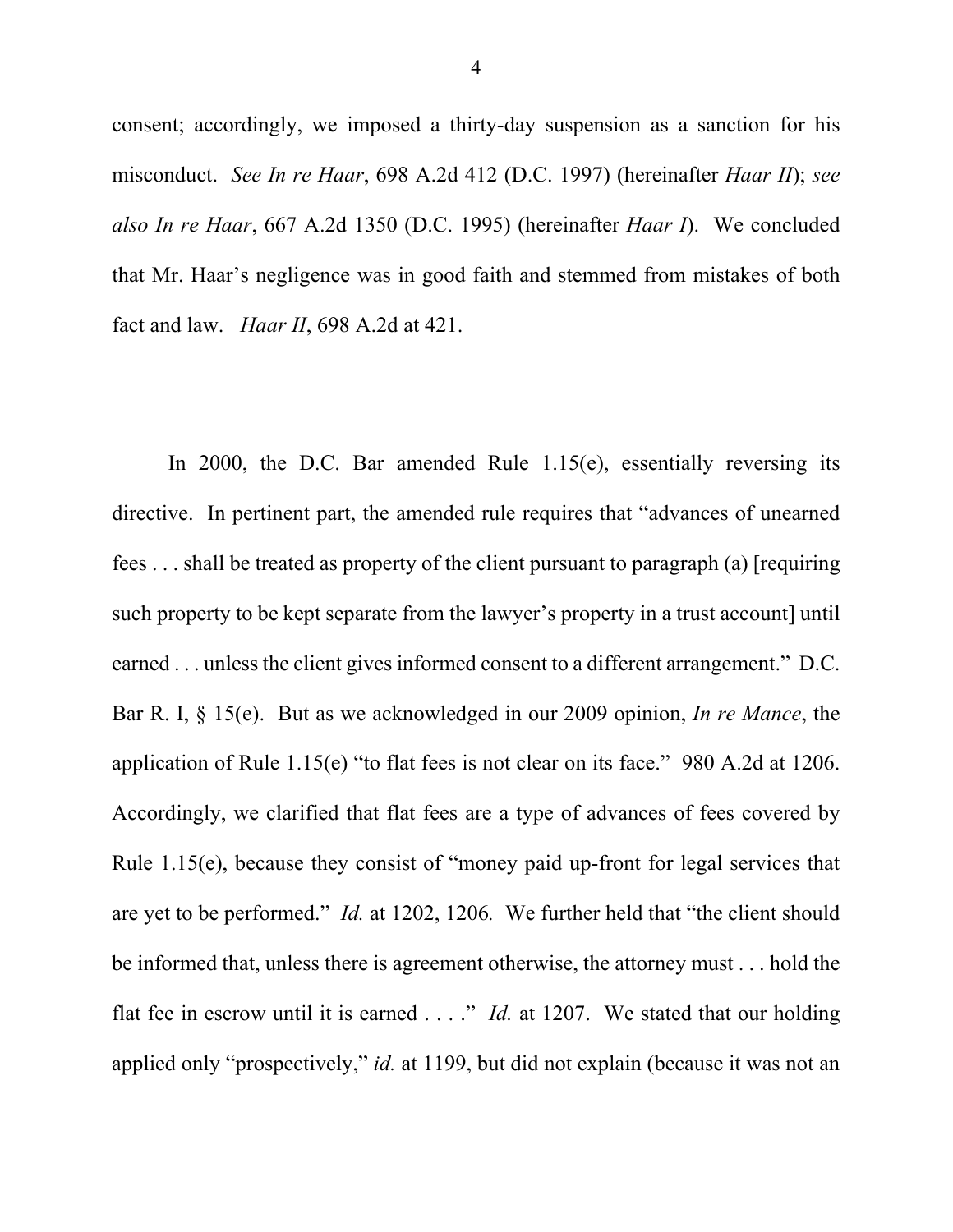issue presented to us) how prospective application of the rule should work. Consequently, we did not discuss whether and how attorneys should handle open client matters in which flat fees had already been paid. Neither Rule 1.15 nor its Comment section have ever been updated to reference *Mance*'s clarification or implications.

By his own admission, Mr. Haar did not keep up-to-date on changes to Rule 1.15(e) and its interpretation by this court.

### **B. Ramiro Moya Fees**

In 2008, a year before *Mance* was decided, Mr. Haar deposited in his operating account a \$5,500 flat fee from Ramiro Moya, to assist Mr. Moya in obtaining an employment-based green card. Not long after, Mr. Moya's prospective employer withdrew sponsorship. Mr. Moya stated he would search for another employer, but he fell out of touch, and Mr. Haar suspended work on the case. Mr. Haar used the fees, which he had deposited into his operating account, as his own.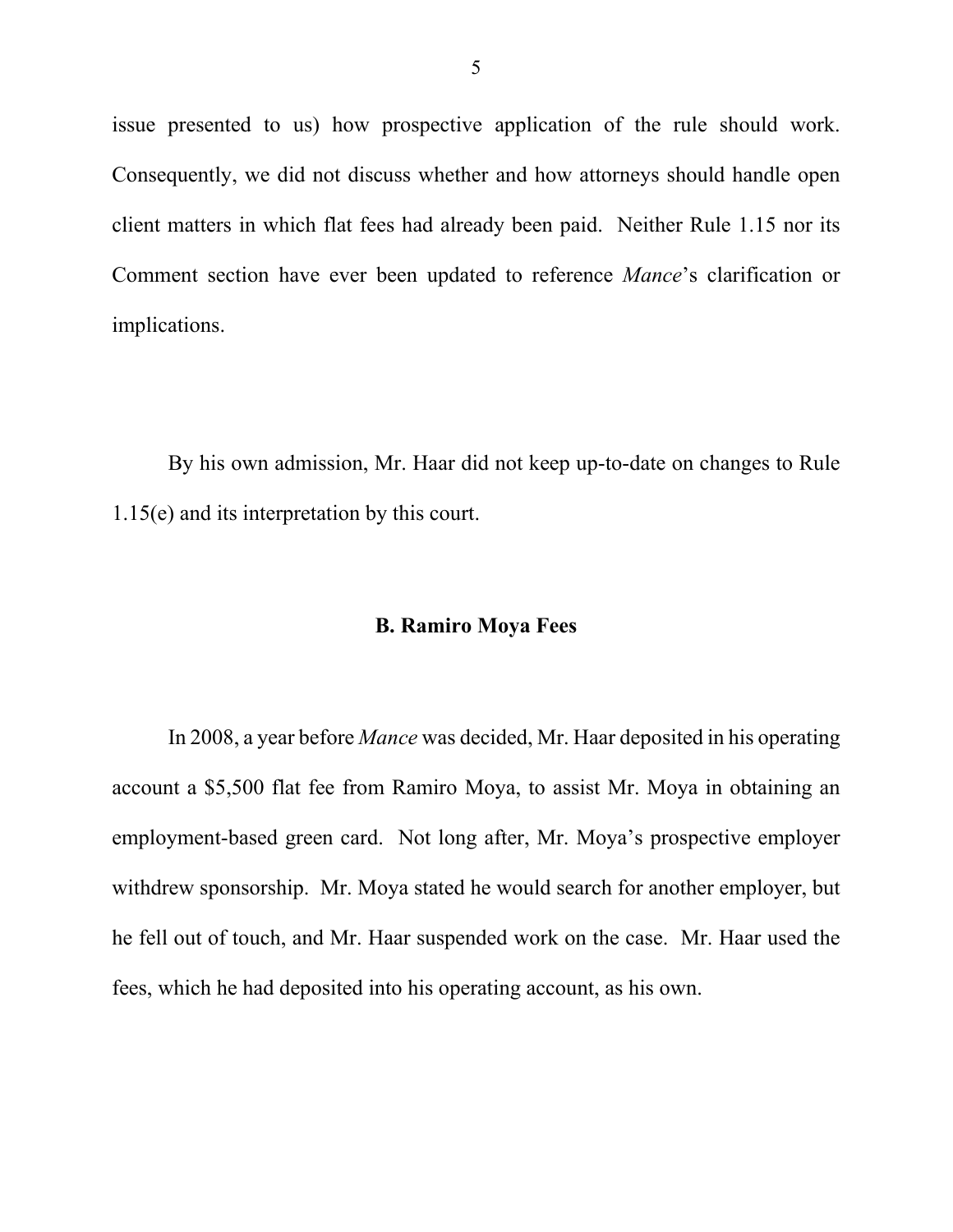In 2010, Mr. Moya's wife unsuccessfully attempted to obtain a refund of her husband's fees, though it is unclear whether Mr. Haar was aware of her efforts. When new counsel for Mr. Moya requested the Moya file, Mr. Haar promptly complied. Around the same time (October 2012), Mr. Moya filed a bar complaint against Mr. Haar, alleging that Mr. Haar had taken \$5,500 without doing the required work and asserting that he (Mr. Moya) was entitled to a refund. Mr. Haar asked a junior associate, Alex Miller, to research the proper method for refunding Mr. Moya, and Mr. Miller subsequently advised that the refund should come from a trust account. Mr. Haar deposited  $$5,500$  in his IOLTA account<sup>3</sup> and refunded Mr. Moya in early November. The parties agree that because Mr. Haar had done some amount of work on the case, this refund was larger than the amount actually owed.

### **C. Yalcin Gur Fees and** *Mance* **trainings**

A few days before issuing Mr. Moya's refund, Mr. Haar agreed to represent Yalcin Gur in an unusually complex immigration marriage fraud case. A few days after issuing Mr. Moya's refund, Mr. Haar accepted from Mr. Gur a \$10,000 flat fee,

 $3$  Mr. Haar testified before the Hearing Committee that he opened this IOLTA account in 2011 because he knew he had to have one, but he explained that he "misunderstood the proper use" of the account.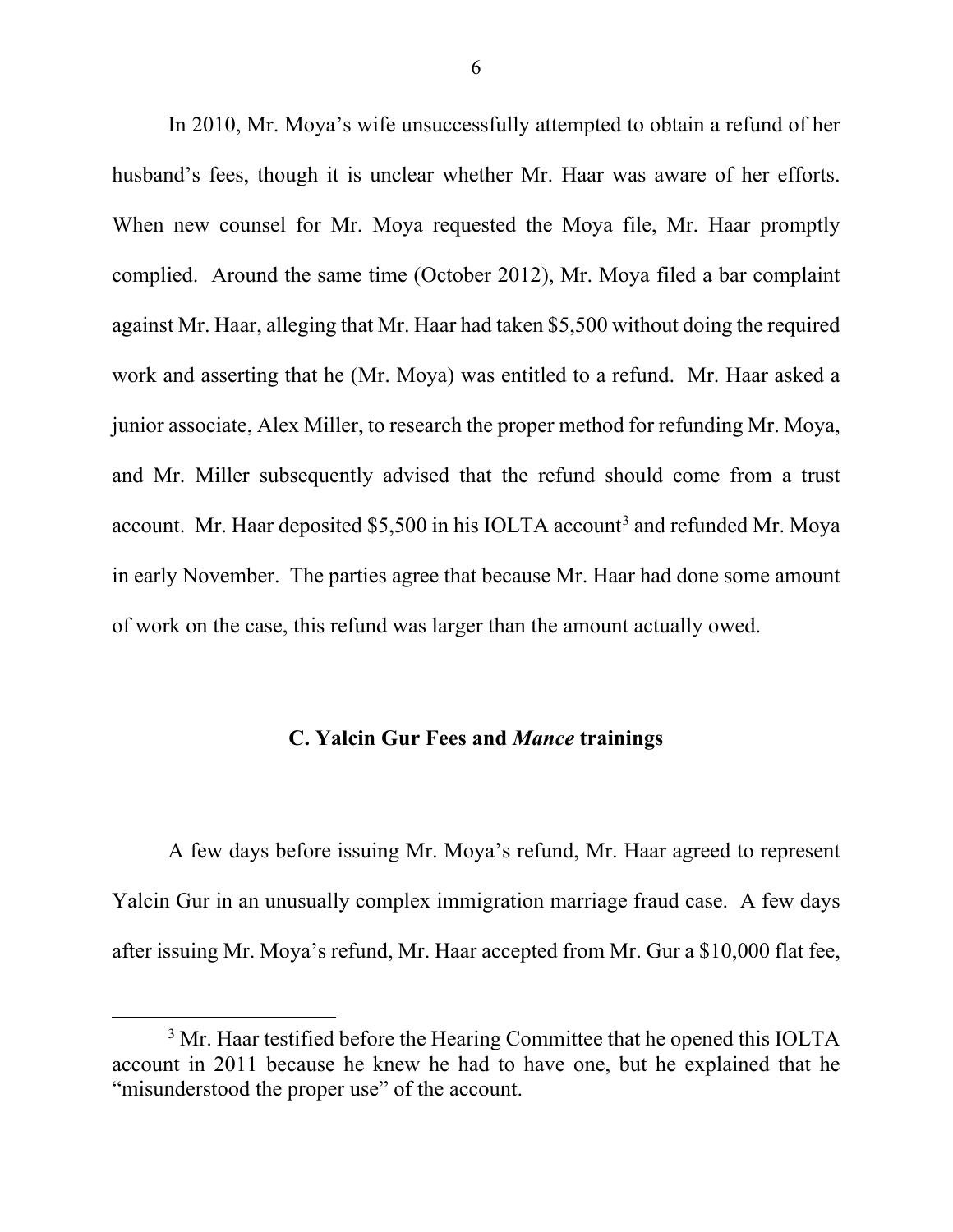which Mr. Haar testified was a much larger pre-payment than those he typically received. Despite having just refunded the Moya fees from his IOLTA account, Mr. Haar deposited the Gur fees in his operating account, using at least some of the unearned fees as if they were his personal funds over the next year. The Gur matter was assigned to Mr. Haar's associate, Mr. Miller.

Meanwhile, in response to the Moya bar complaint, Mr. Haar arranged a firmwide training with the PMAS in December 2012. At the training, Mr. Haar learned about *Mance* and brought his banking practices into compliance, but only with regard to cases that came into the firm after the training date.In 2013, he also took a CLE course on IOLTA accounts. Mr. Haar did not move the Gur funds into trust after either training.

When Mr. Miller left Mr. Haar's practice in August 2013, taking the Gur matter with him, he requested that Mr. Haar refund Mr. Gur \$8,000 in allegedly unearned fees. Mr. Haar delayed in doing so (he later explained at the disciplinary hearing, *see infra* Part I.D., that he was waiting for Mr. Miller to provide records confirming how much work he had done on the case while at Mr. Haar's firm). The delay led Mr. Gur to file a bar complaint in November. Later that month, Mr. Haar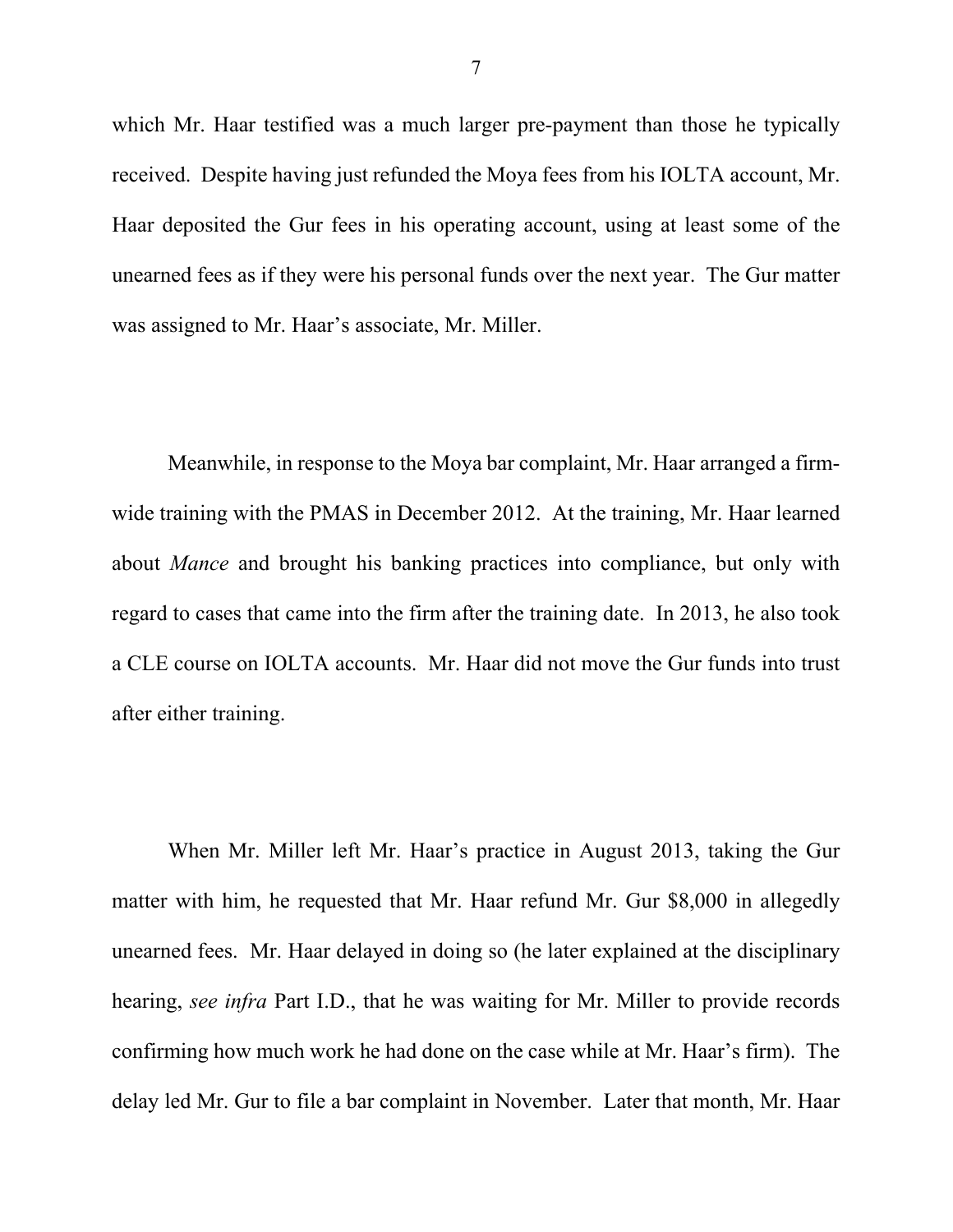refunded Mr. Gur \$8,000 from his operating account, but Mr. Haar still disagrees that he actually owed that amount.

#### **D. Hearing Committee and Board Findings**

The Moya and Gur disciplinary matters came before the Hearing Committee in late 2017. The parties jointly stipulated that Mr. Haar had rendered partial, competent services to Mr. Moya and Mr. Gur, but that at least \$1,000 of the fees in each matter were unearned. Disciplinary Counsel also introduced Mr. Haar's bank records to prove commingling and misappropriation before Mr. Haar refunded the fees. Mr. Haar stipulated that the facts showed commingling and misappropriation. *See In re Anderson*, 778 A.2d 330, 335 (D.C. 2001) (internal quotation marks omitted) (explaining that misappropriation includes "any unauthorized use of client's funds entrusted to [the lawyer] . . . whether or not [the lawyer] derives any personal gain or benefit therefrom"); *see also In re Gray*, 224 A.3d 1222, 1229 (D.C. 2020) (explaining misappropriation occurs when an attorney's account dips below the amount of the client's funds held in trust).

Mr. Haar maintained however that he handled the Moya and Gur fees in good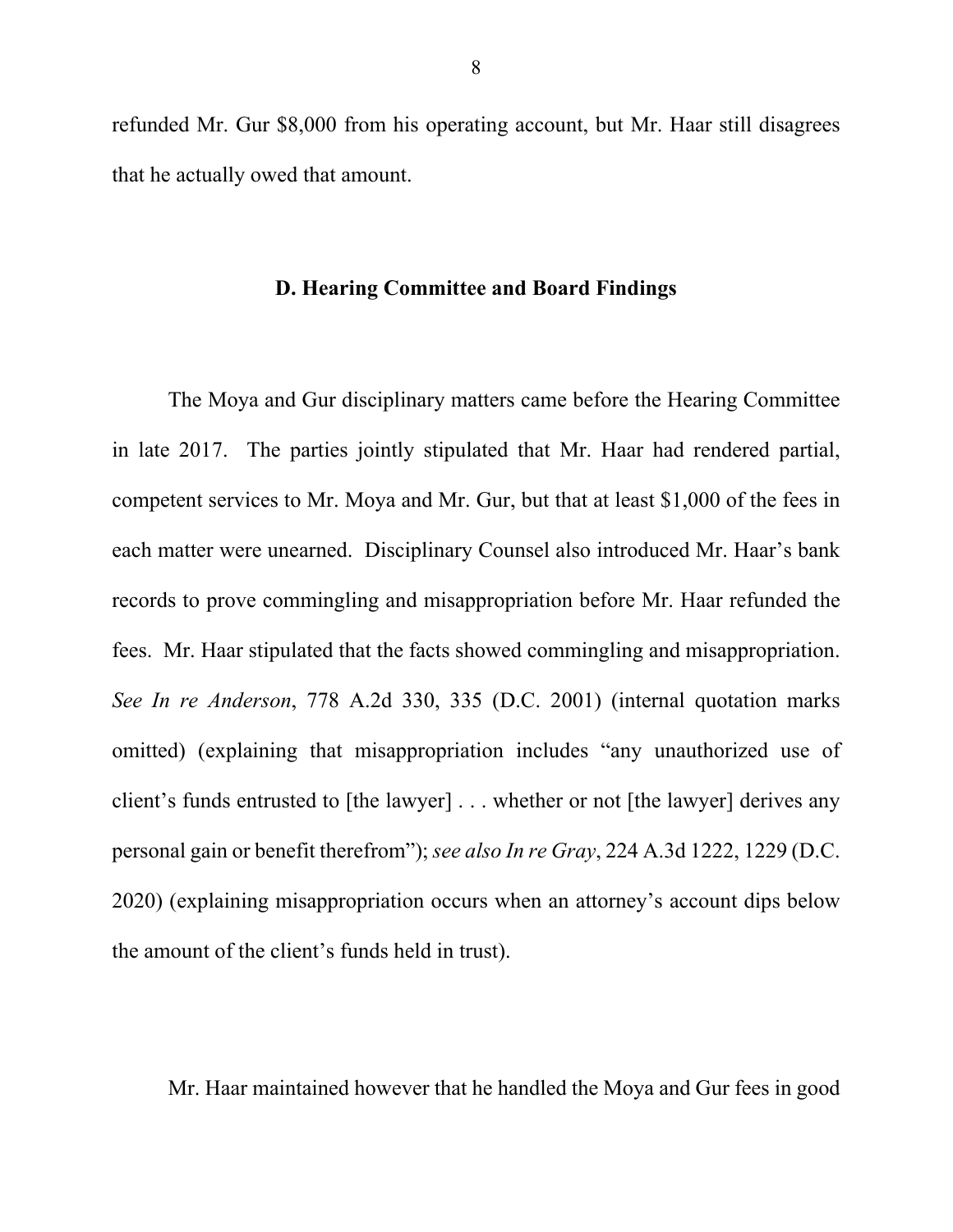faith and he did not know that Rule 1.15(e) as interpreted in *Mance* required him to deposit pre-paid flat fees in trust. He explained that he "honestly didn't understand the *Mance* case" and that if he had, "[he] would have complied immediately."He noted that when he learned of *Mance* from PMAS, he immediately implemented changes to ensure flat fees paid in all incoming cases were deposited in his trust account. When questioned how that squared with his contemporaneous failure to move the Gur fees into trust, Mr. Haar answered that he did not realize he had an obligation to audit his existing caseload for instances of non-compliance with *Mance*. 4

The Hearing Committee "credit[ed] [Mr. Haar's] testimony that he believed that client advances of fees became a lawyer's property upon receipt, consistent with the understanding of many D.C. Bar members before *Mance*." The Committee further acknowledged "that the evidence does not clearly or convincingly demonstrate that Respondent actually learned of the rule in *Mance* before Mr. Moya

 <sup>4</sup> Mr. Haar also testified that he did not believe he had a *Mance* problem related to Mr. Gur's case because he had completed a substantial portion of work for Mr. Gur's case and had therefore "earned a significant amount of the fee." This testimony was later undercut by his stipulation, through counsel, that as of the December 2012 training, "there had not been a substantial amount of money earned on the [Gur] matter." Even so, the parties stipulated only that Mr. Haar owed at least \$1,000 to Mr. Gur out of the \$10,000 initial fee, *see supra* p. 8.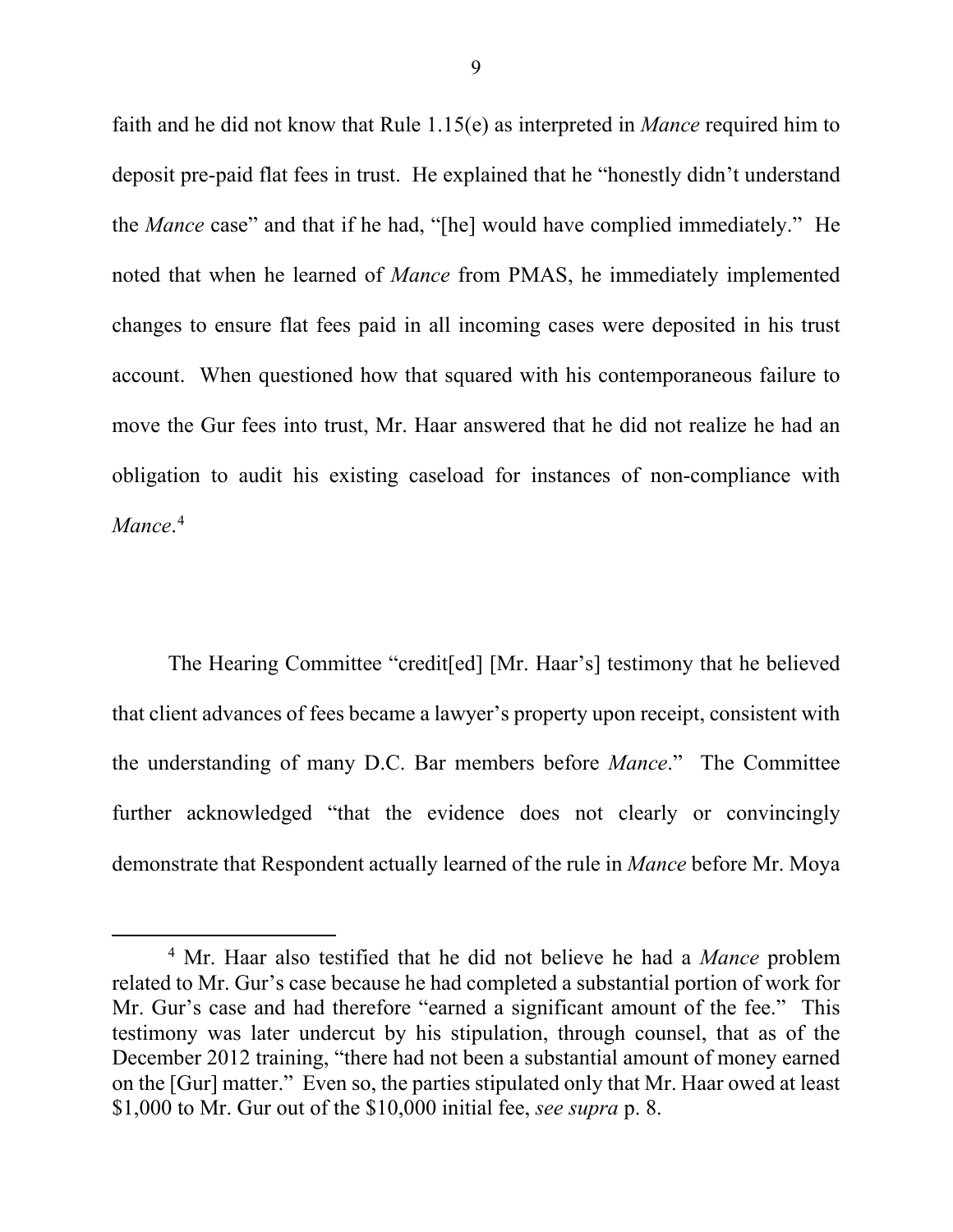terminated [Mr. Haar] or before [Mr. Haar] refunded the unearned amount of Mr. Moya's prepaid fees." But the Hearing Committee concluded that (1) because Mr. Haar had ignored Rule 1.15(e) "either as amended in 2000 or as clarified by *Mance*," he had acted recklessly regarding the Moya fees, and (2) because Mr. Haar both refunded the Moya fees from trust and participated in trainings on *Mance*/IOLTA accounts, his "good-faith beliefs concerning his professional responsibilities" must have changed by the time (or shortly after) he received the Gur fees,<sup>5</sup> and thus he acted "at minimum reckless[ly]" and possibly "intentionally" by not receiving or moving them into trust. For this misconduct, the Committee recommended disbarment.

On review of the Hearing Committee's report and recommendation, the Board largely adopted the Committee's findings of fact and also made some supplemental findings, citing directly to the transcripts and exhibits in the Hearing Committee proceedings, *see infra* Part III. In its conclusions of law, the Board determined that Mr. Haar had not violated Rule 1.15(e) in his handling of Mr. Moya's flat fee and

 <sup>5</sup> Even as it drew this conclusion, the Hearing Committee acknowledged that "the record contains no further evidence to show why [Mr. Haar] transferred the [Moya] funds from [his operating account] to [the trust account to make the transfer], and the Committee did not press the issue further, leaving the precise reason for doing so unclear."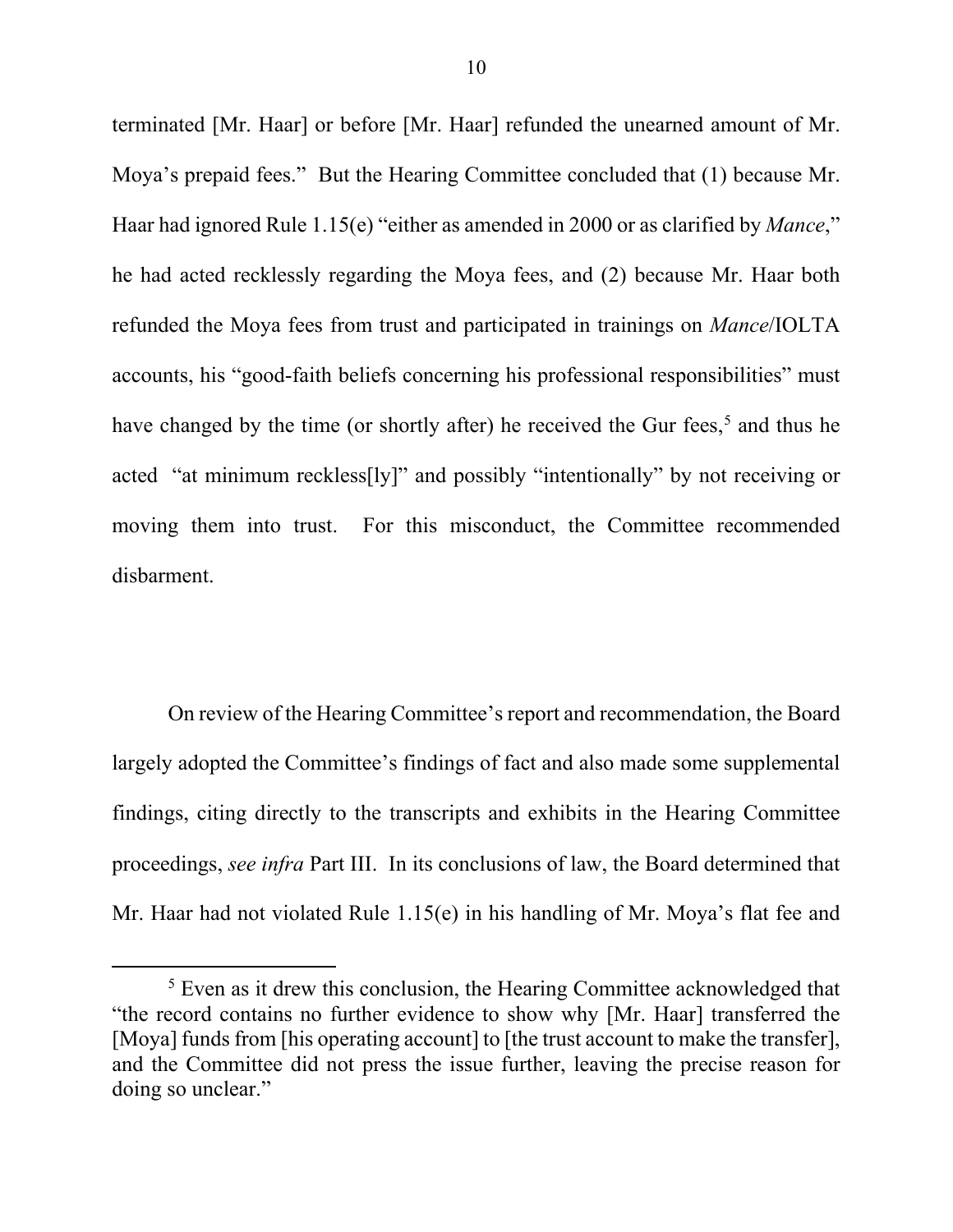dismissed the Moya charges, and determined that Mr. Haar was only negligent with respect to his handling of Mr. Gur's flat fee. As a sanction, the Board recommended a seven-month suspension followed by one year of probation with conditions.

Mr. Haar prophylactically sought review by this court, anticipating Disciplinary Counsel's argument that his conduct was more than negligent and therefore subject to presumptive disbarment under *In re Addams,* 579 A.2d 190 (D.C. 1990). As Mr. Haar anticipated, Disciplinary Counsel excepted to the Board's recommendation, and argues in its brief to our court that Mr. Haar at least recklessly violated Rule 1.15(e) in both the Moya and Gur matters and accordingly should be disbarred.

### **II. Standard of Review**

We accept the Board's factual findings if they are supported by substantial evidence in the record. D.C. Bar R. XI, § 9(h)(1). Although we defer to the Board's fact finding, the Board in turn must defer to the Hearing Committee's fact finding and "accept [those determinations], including credibility findings, if they are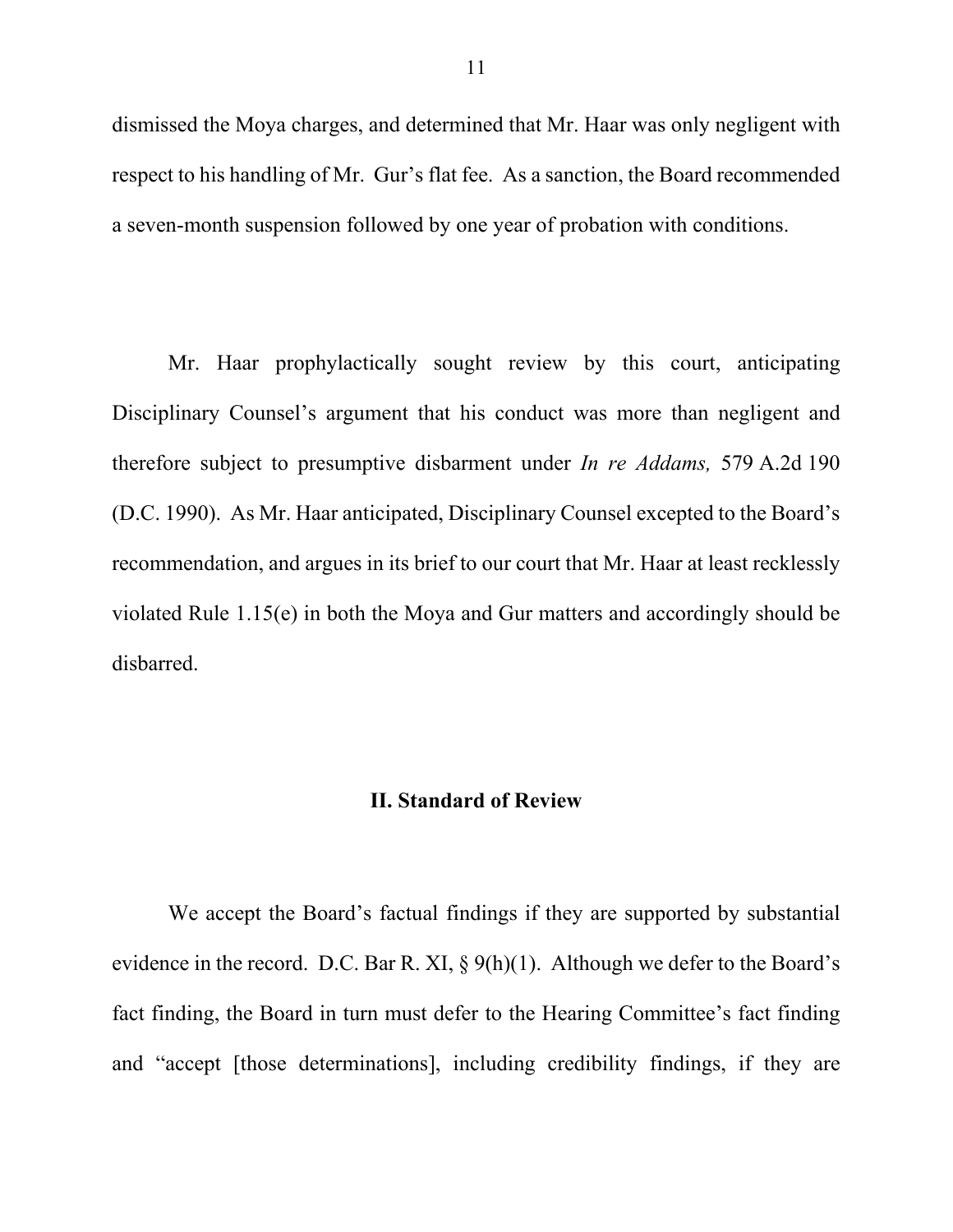supported by substantial evidence in the record." *In re Cleaver-Bascombe*, 892 A.2d 396, 401 (D.C. 2006). As for "ultimate facts" or legal conclusions, including whether the attorney's conduct was proven by clear and convincing evidence to be negligent, reckless, or more, we review de novo. *In re Micheel*, 610 A.2d 231, 234 (D.C. 1992). Finally, we generally "accept the recommended disposition of the Board 'unless to do so would foster a tendency toward inconsistent dispositions for comparable conduct or would otherwise be unwarranted.'" *In re Confidential (J.E.S.)*, 670 A.2d 1343, 1346 (D.C. 1996) (quoting D.C. Bar R. XI, § 9(g)(1)). Nevertheless, "[n]otwithstanding the deference accorded to the Board's factual findings and its recommendation, ultimately the system of attorney discipline, including the imposition of sanctions, is the responsibility and duty of this court." *In re Pleshaw*, 2 A.3d 169, 172 (D.C. 2010) (internal quotation marks, brackets, and ellipsis omitted).

#### **III. Analysis**

Preliminarily, we address Disciplinary Counsel's argument that the Board exceeded its authority and "followed a pattern established in recent disciplinary cases . . . [of] revis[ing] the [Committee's] most significant underlying fact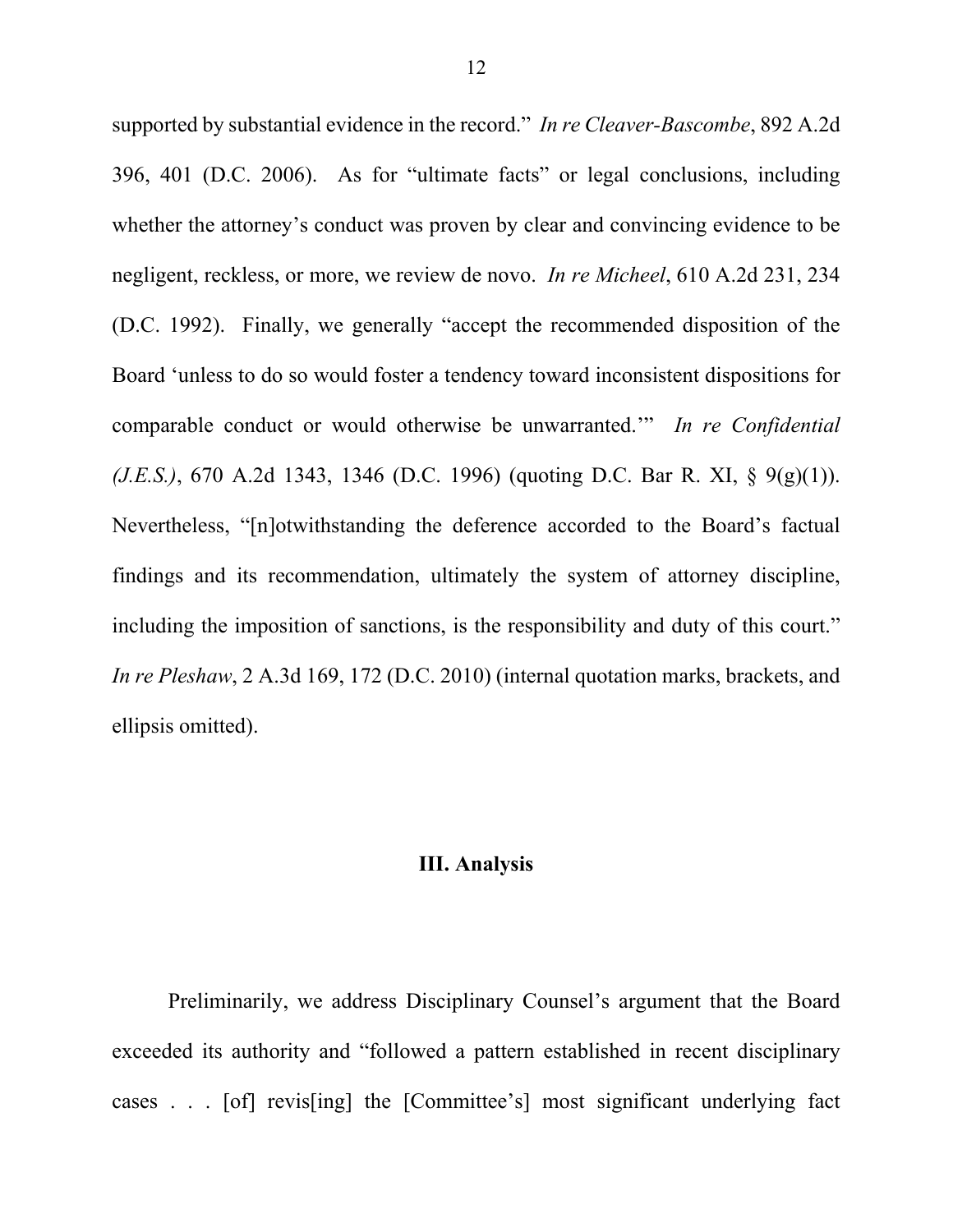findings." Such a pattern—if it exists—is not present here. The Board made additional findings of fact, as it is authorized to do. *In re Schwartz*, 221 A.3d 925, 929 (D.C. 2019) (recognizing that "[u]nder Board Rule 13.7 of the Board on Professional Responsibility, the Board can make findings of fact in the first instance" provided that "the evidence on the point is clear and convincing"). As for the Board's treatment of the Hearing Committee's factual findings, the Board's report rejects exactly two: (1) the Committee's inference that Mr. Haar learned of his duties from Mr. Miller and the PMAS/CLE trainings, and (2) its "skepticism as to [Mr. Haar's] forthrightness" in some aspects of his testimony. The first of these is arguably an "ultimate fact" which the Board must review de novo; at any rate, the Committee's inference was "not supported by substantial evidence in the record," *see Cleaver-Bascombe*, 892 A.2d at 402; *supra* note 5; *infra* Part III.B. On the other hand, the Committee's determination that "[a]t times [Mr. Haar's] testimony appeared guarded . . . [but we] did not consider [his] testimony dishonest," is undoubtedly a credibility assessment that should have been accorded deference, and the Board's deference was at least qualified by its "reject[ion] of any suggestion" that Mr. Haar was less than forthright. But we cannot agree that this rather modest reevaluation is of much import. Both the Board's legal conclusions and our own are grounded not in a dispositive assessment of whether to believe Mr. Haar's every word, but in an evaluation of what the Rules of Professional Conduct require and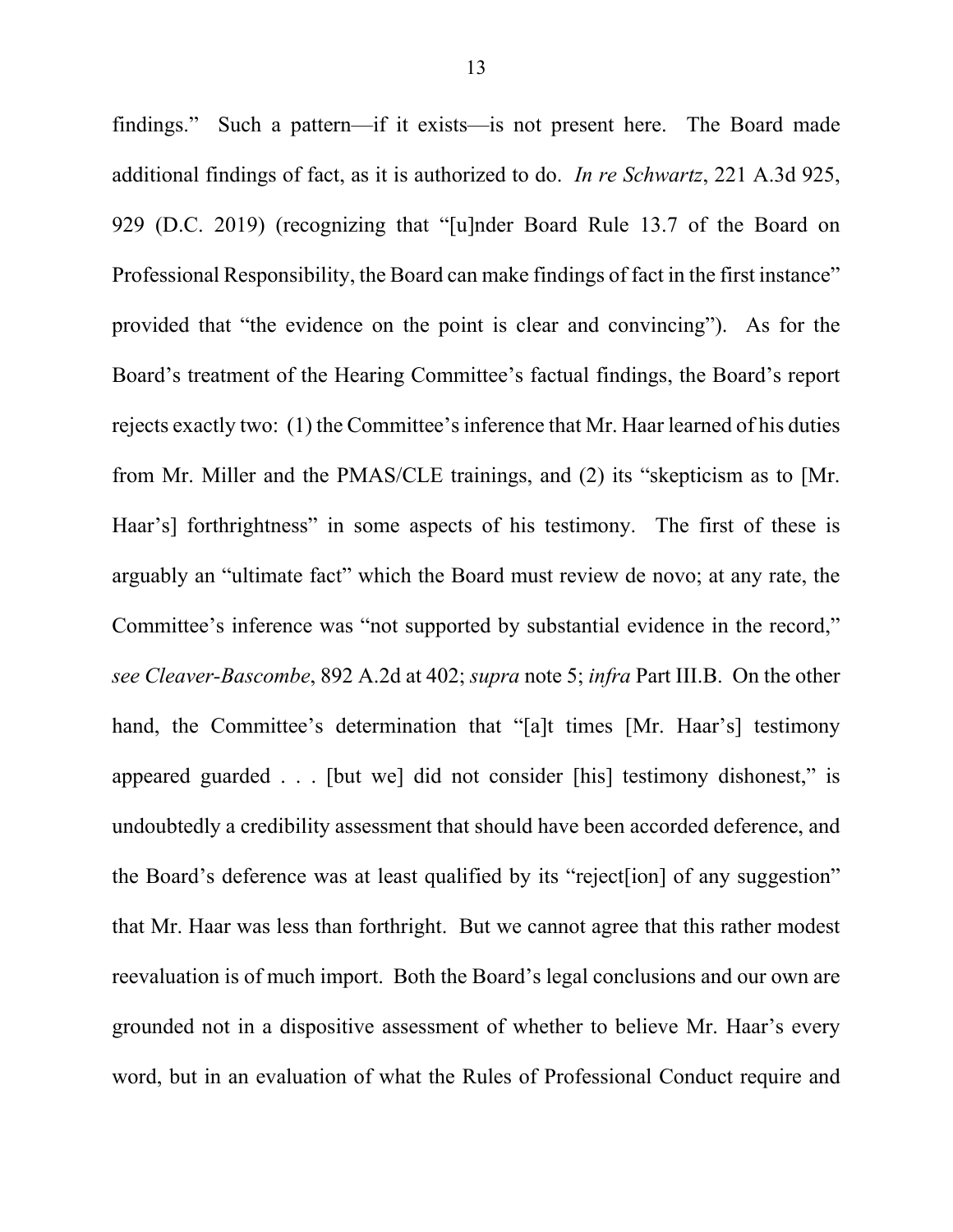whether Disciplinary Counsel carried its burden of proof.

#### **A. The Moya Matter**

The Board rejected the Hearing Committee's determination that Mr. Haar was reckless in the Moya matter and determined that Mr. Haar did not engage in misconduct of any sort. Citing this court's decision in *In re Kanu*, 5 A.3d 1, 5 n.1, 17 n.4 (D.C. 2010), the Board reasoned that "[w]hen he received the fee from Mr. Moya [pre-*Mance*], [Mr. Haar]—as did others—treated it as his own and was free to spend it as he saw fit." Further, the Board explained that "[n]othing in *Mance* . . . supports . . . [the] notion that the Court intended to require [Mr. Haar] (and presumably, myriad other practitioners) immediately to audit all their *pending* flat fee cases, ascertain the amounts of any unearned fees, disgorge those funds, and place them in trust until 'earned.'" The Board concluded that if this "[c]ourt [had] intended members of the Bar to place in trust funds that had been received pre-*Mance* [but not yet fully earned at the time *Mance* was issued]" the court "would have . . . said so."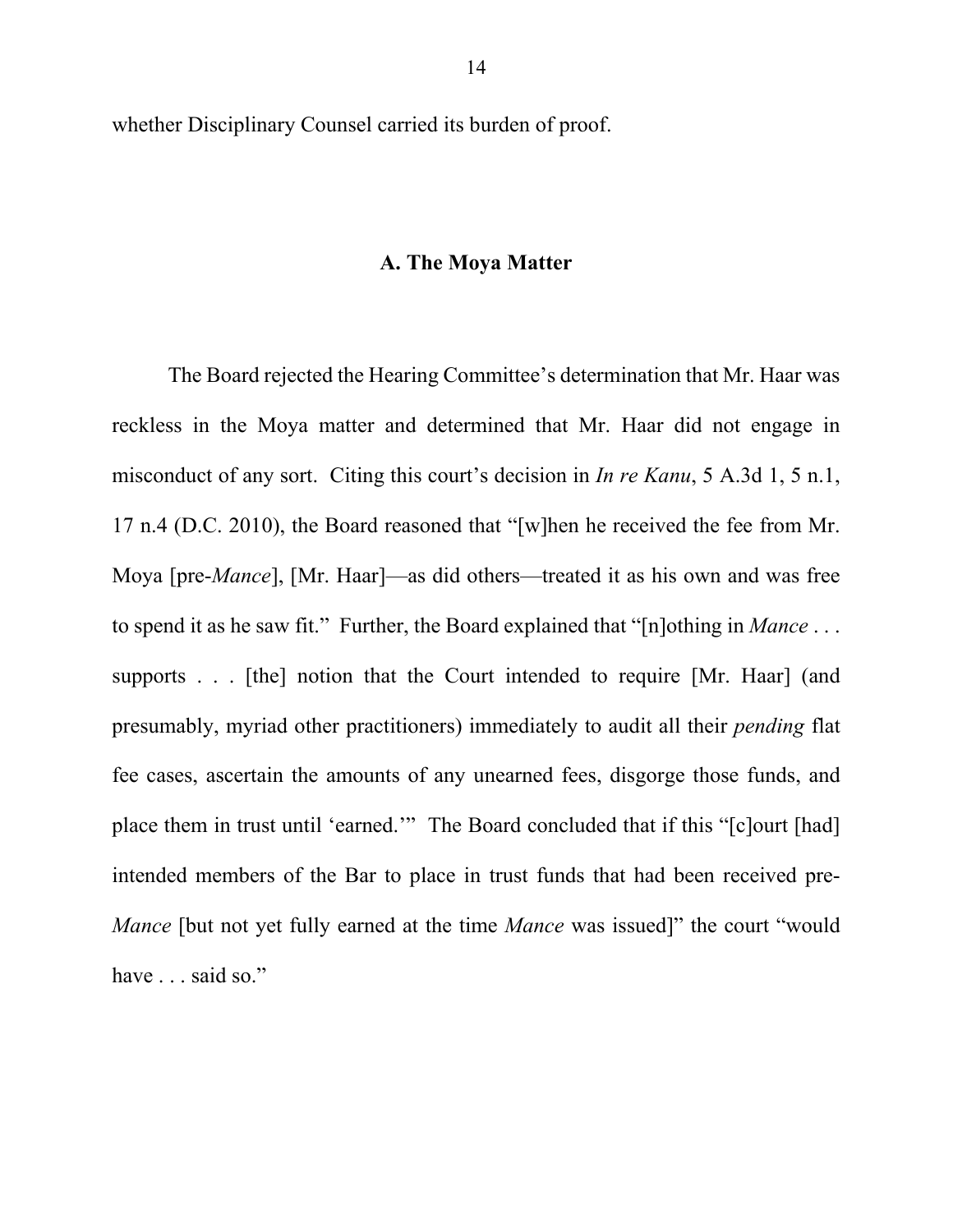We agree with the Board that Mr. Haar's handling of the Moya fees is not sanctionable misconduct. Mr. Haar should not be sanctioned for failing to take affirmative steps to place previously received flat fees in trust, when it was quite unclear from *In re Mance* that he was required to take such steps. To begin with, *Mance* itself was an acknowledgement that Rule 1.15(e) did not provide clear guidance as to flat fees. And when we used our decision in *Mance* to clarify that rule, holding that flat fees were a type of advance fees, we expressly stated that that holding was only "prospective," 980 A.2d at 1206, at least suggesting that already received flat fees (like the Moya fees) were grandparented.<sup>6</sup>

We therefore sustain the Board's dismissal of the Moya matter.

#### **B. The Gur Matter**

The Board also rejected the assessment of the Hearing Committee that Mr.

 <sup>6</sup> Indeed, discipline in the form of public censure was imposed in *Mance* only because counsel had commingled funds and failed to return the flat fee after the representation had ended, not because counsel had failed to move this money to a trust account in conformance with the newly announced interpretation of Rule 1.15(e). *Mance*, 980 A.2d at 1208.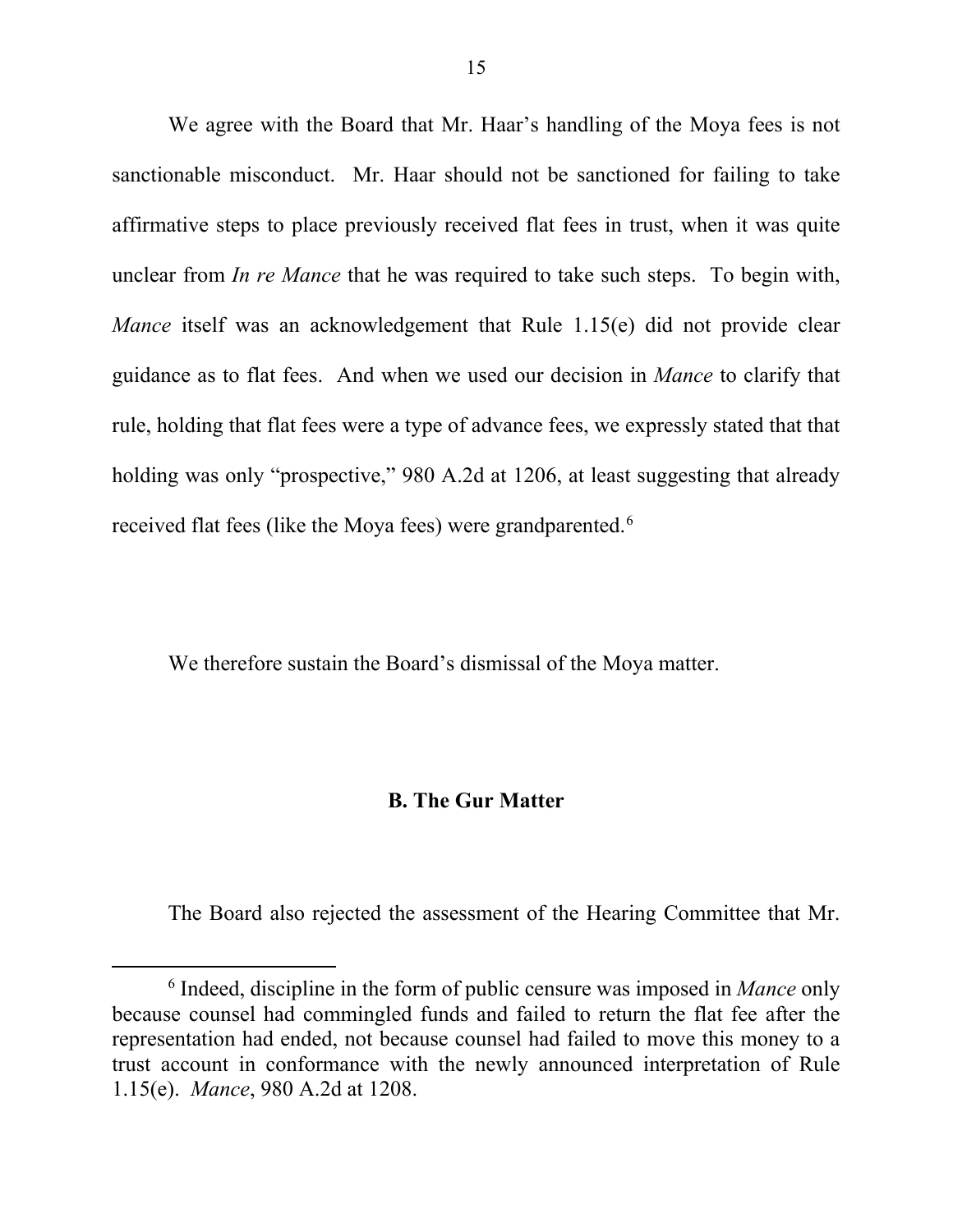Haar recklessly, if not intentionally, misappropriated Mr. Gur's funds, instead concluding that Disciplinary Counsel had failed to prove that this misconduct was more than negligent. Again, we agree. The record evidence does not support reckless—much less intentional—misappropriation, but it does support a finding of negligent misappropriation.

An attorney who misappropriates client funds may be deemed to have acted recklessly when they demonstrate a "conscious indifference to the consequences of [their] behavior for the security of the funds." *In re Anderson*, 778 A.2d at 339. This conscious indifference is displayed by an attorney's knowledge either of "the serious danger to others involved in [their banking practices]" or, more normatively, of "facts that would disclose *this* [*serious*] *danger* to any reasonable person*.*" *Id.* (emphasis added) (internal quotation marks omitted). By contrast, we have held that the "hallmarks [of negligence] include a good-faith, genuine, or sincere but erroneous belief that entrusted funds have properly been paid; and an honest or inadvertent but mistaken belief that entrusted funds have been properly safeguarded." *In re Abbey*, 169 A.3d 865, 872 (D.C. 2017), *as amended* (Oct. 19,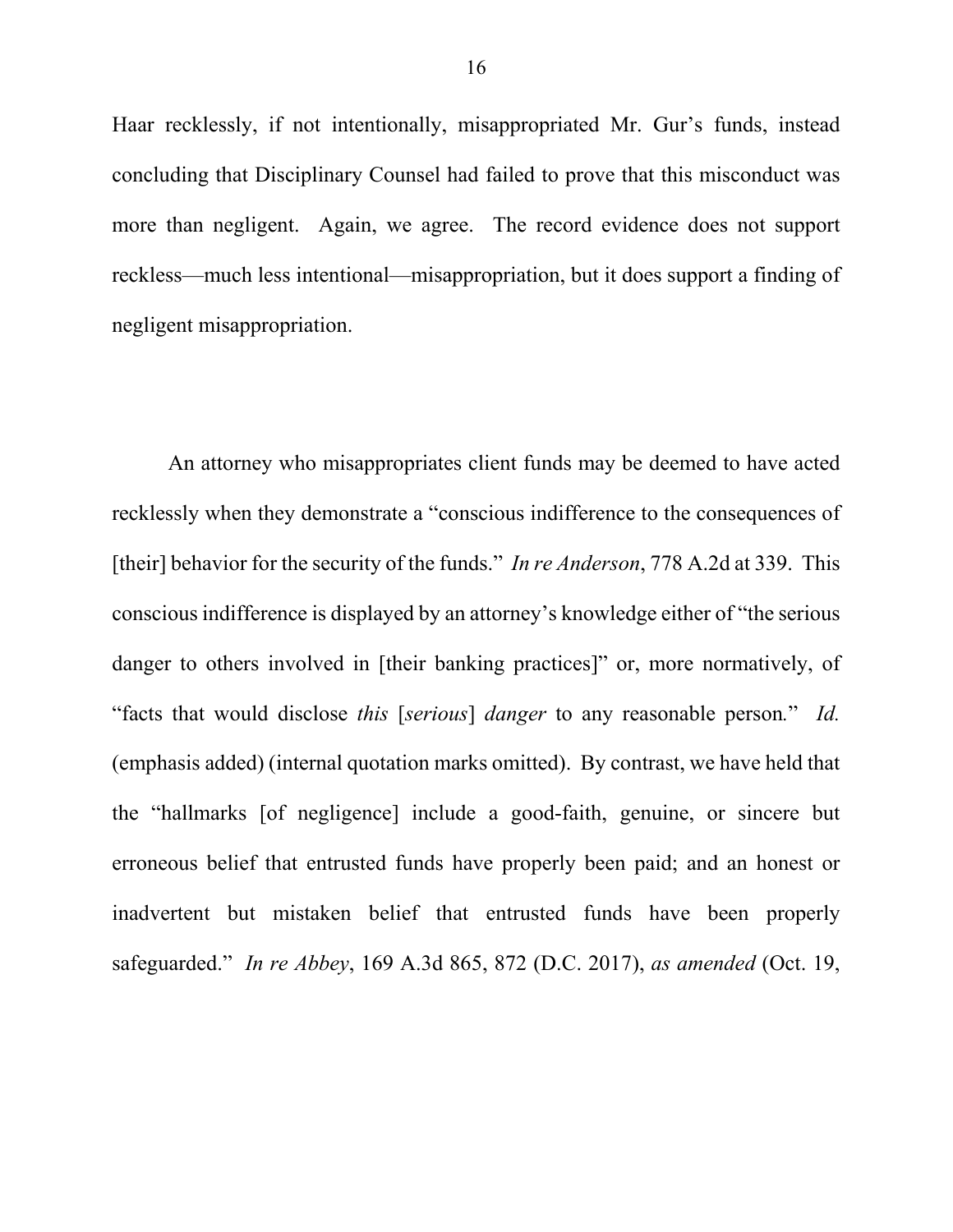$2017$ ).<sup>7</sup>

The burden is on Disciplinary Counsel to prove state of mind, *In re Anderson*, 778 A.2d at 339, and if it does not prove intentional or reckless misappropriation by clear and convincing evidence, it has "proved no more than simple negligence." *In re Ray*, 675 A.2d 1381, 1388 (D.C. 1996); *see also In re Gray*, 224 A.3d at 1229 ("There must be something more before a misappropriation will cross the line between simple negligence and recklessness."). Moreover, the burden of proof does not shift simply because an attorney attempts to give an explanation for his conduct. Although "the inadequacy (or non-existence) of [an] attorney's explanation for the use of client funds . . . [is] circumstantial evidence" which the Board may consider in reviewing whether Bar Counsel has proven a more culpable state of mind, this explanation must be examined "along with all the other evidence." *In re Anderson*, 778 A.2d at 337 (discussing dishonest misappropriation) (internal quotation marks omitted).<sup>8</sup>

 <sup>7</sup> *But see Haar II*, 698 A.2d at 427 (Ruiz J., dissenting) ("Under traditional concepts of negligence, an honest but mistaken belief does not constitute negligence . . . without a further showing that it was unreasonable to hold that belief.").

<sup>8</sup> *See also In re Anderson*, 778 A.2d at 337 ("The *Addams* sanction of nearautomatic disbarment for misappropriation resulting from more than negligence is a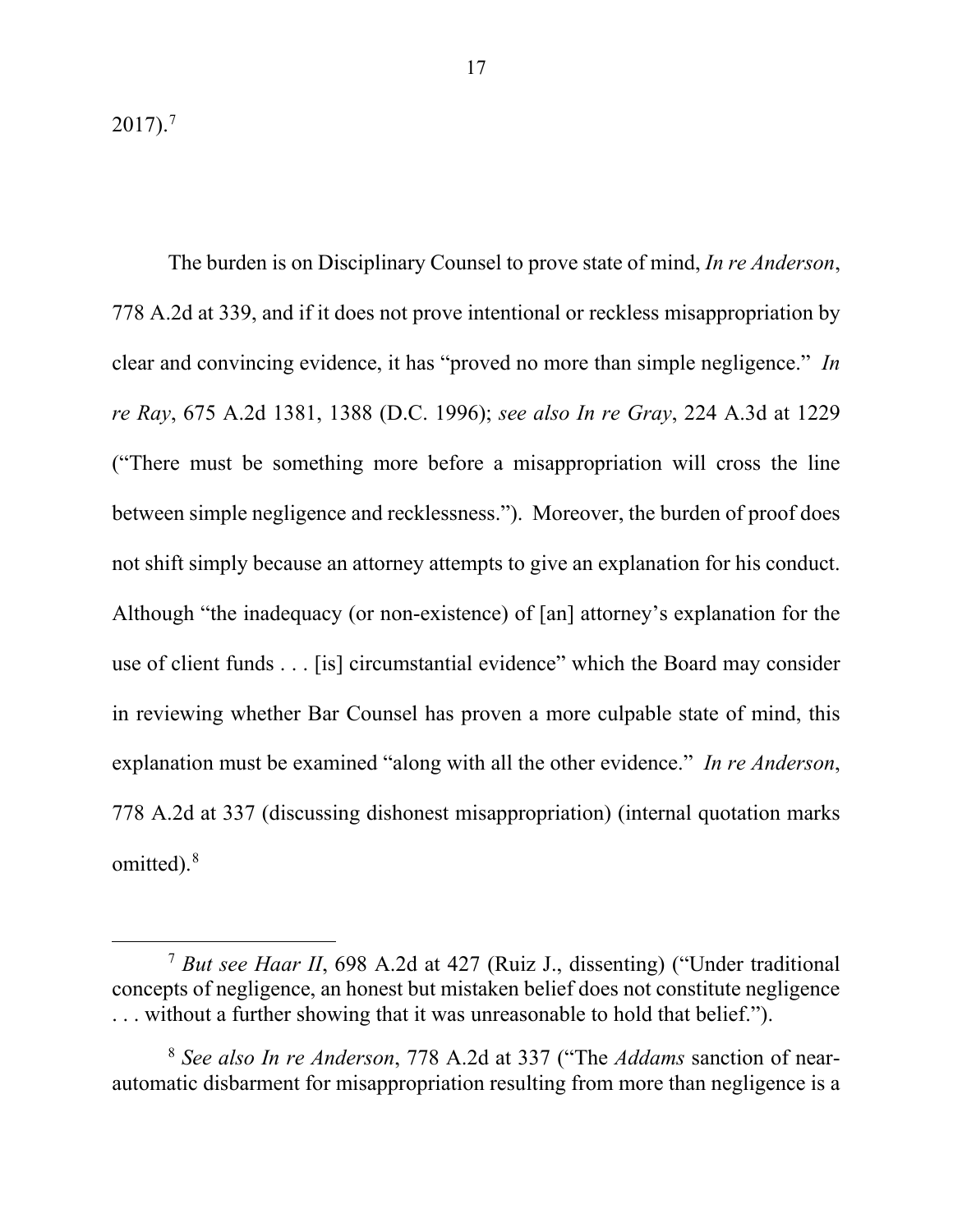With these principles in mind, we turn to the Hearing Committee's assessment of Mr. Haar's conduct in the Gur matter. The Committee "credit[ed] [Mr. Haar's] testimony that [originally] he believed that client advances of fees became a lawyer's property upon receipt, consistent with the understanding of many D.C. Bar members before *Mance*." But the Committee found that Mr. Haar's "understanding" of the proper way to treat flat fees changed after Mr. Miller informed him that the Moya fees needed to be refunded from trust. It concluded that Mr. Haar's "transfer of Mr. Moya's funds from his COA to his IOLTA *demonstrates* that [he] no longer maintained a good-faith but mistaken belief that a client's advance of flat fees became his property upon receipt . . . ." (emphasis added). In other words, if Mr. Haar knew that Mr. Moya needed to be refunded from an IOLTA, he must have known flat fees needed to be deposited in trust upon receipt, and he therefore acted at least recklessly—and possibly intentionally—in not moving Mr. Gur's fees into trust.

This inference is inadequately supported. As the Board observed, "[t]here is

 $\overline{a}$ 

strict one; it should not be triggered . . . solely by proof . . .—even by clear and convincing evidence—that the attorney let the funds in his operating account drop below the obligated level, leaving it to him to prove that he lacked the requisite intent or level of culpability.").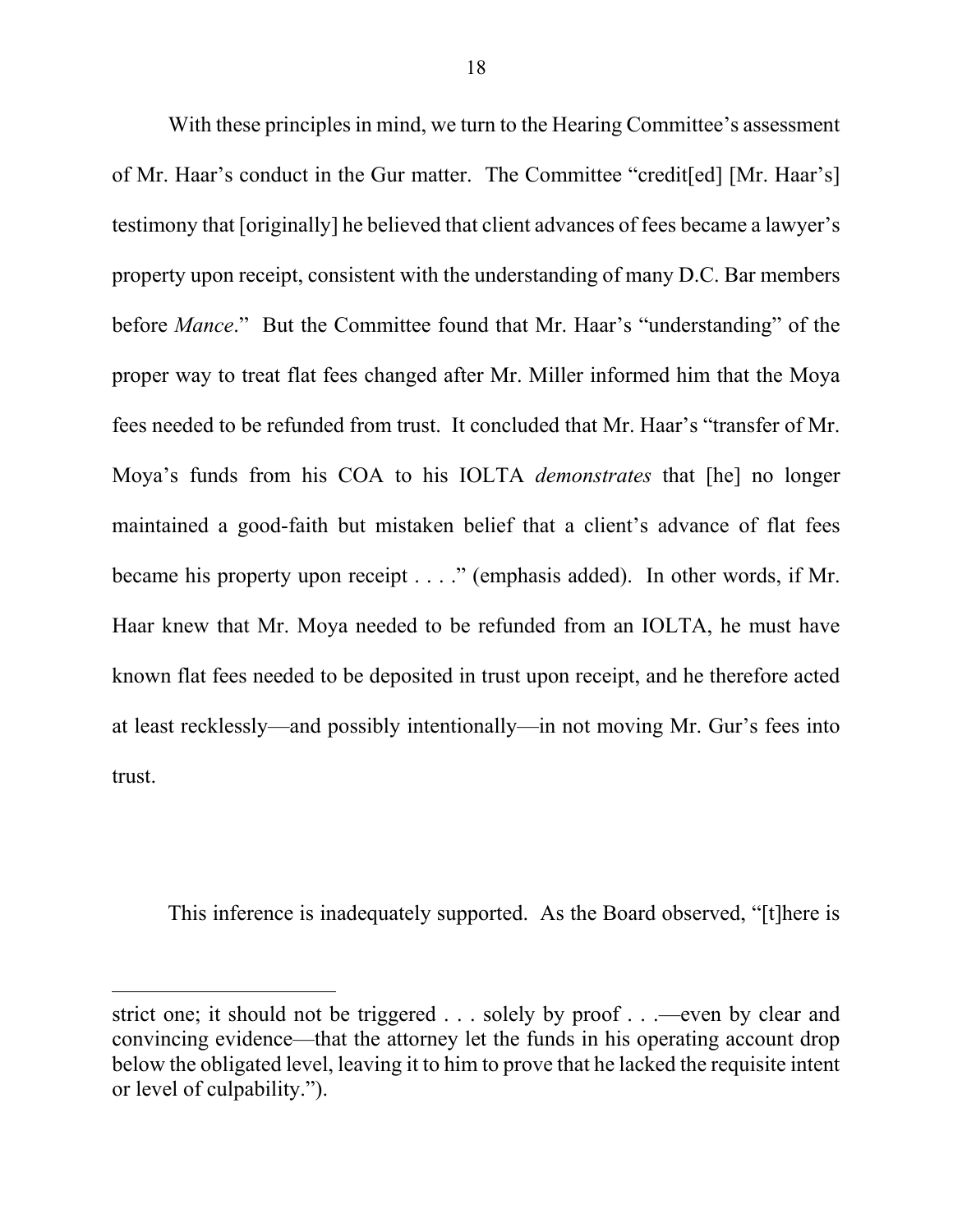simply no evidence that [the interactions between Mr. Haar and Mr. Miller] had anything to do with *Mance* or with the treatment of flat fees upon their receipt"; indeed, Mr. Miller (who had his own interest in the Gur matter, *see supra* Part I.C) was never called to testify.It is true that an attorney's compliance with a rule can indicate an "awareness" of the rule. *See In re Pleshaw*, 2 A.3d 169, 173–74 (D.C. 2010) (the fact that attorney properly withdrew his initial fee as a conservator only after requesting and receiving court permission was evidence of his conscious indifference to the rules when he later paid himself commissions from estate funds without court permission). But there is no indication that Mr. Haar understood Mr. Miller's advice about refunding fees to be grounded in a more general rule governing the treatment of flat fees upon receipt. And while the Committee noted that it did not "find [Mr. Haar's] claim of good-faith mistake credible," and that his testimony "describing the advice he received from [Mr.] Miller" was "guarded," these findings do not lift the burden of proof from Disciplinary Counsel's shoulders. Indeed, the Committee itself noted that despite Disciplinary Counsel's argument, the content of the conversation with Mr. Miller "remained unclear." *See supra* note 5. The Committee's conclusion that Mr. Haar knew or had reason to know of the strictures of Rule 1.15(e) because of an opaque conversation with a non-testifying person cannot be sustained.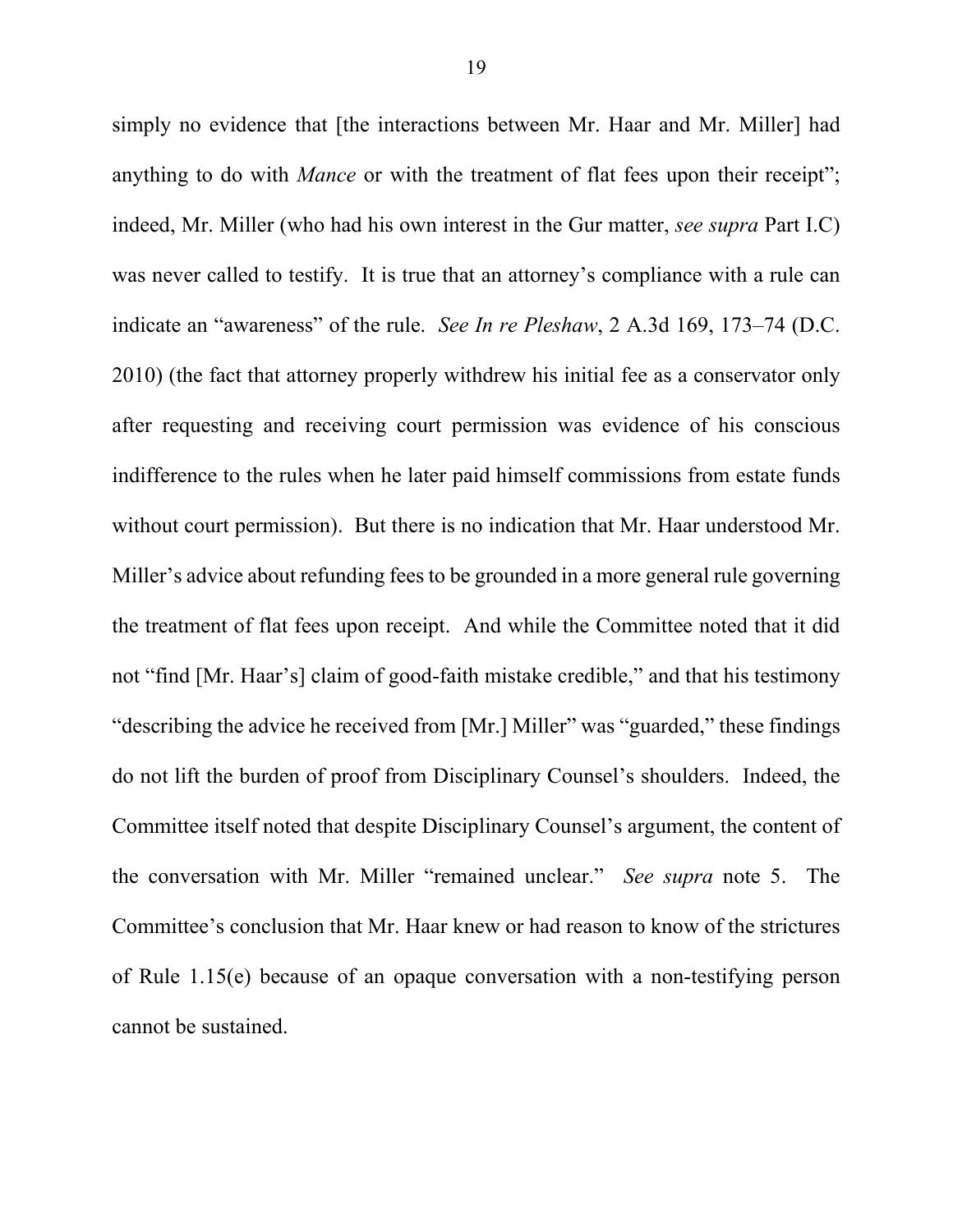The Committee also concluded that Mr. Haar gained actual knowledge of *Mance* at his PMAS and CLE trainings. It is undisputed that Mr. Haar learned about *Mance* from PMAS. But "[t]here is no evidence . . . that the PMAS representative told [Mr. Haar to] . . . audit his pending files," or that the question of how to bring existing cases into compliance was addressed in the CLE class. Indeed, none of Disciplinary Counsel's exhibits mention, let alone answer, questions regarding *Mance*'s application to pending cases. The three *Washington Lawyer* articles discussing *Mance* focus entirely on how attorneys should handle fees upon receipt, as does Ethics Opinion 355 (providing guidance on *Mance*). Likewise, the submitted list of CLE classes discussing *Mance* or IOLTA accounts offers no indication that pending cases were covered in those sessions.9 Moreover, we find it difficult to square the notion that Mr. Haar learned of his auditing duties under *Mance* with the undisputed fact that he made extensive efforts to ensure *Mance* compliance going forward. After arranging and participating in the PMAS training, "he hired knowledgeable counsel[,] . . . recrafted his written fee agreements and developed multilingual client-intake scripts that were *Mance* compliant"; he also registered for

 <sup>9</sup> Granted, once this court clarified the meaning of Rule 1.15(e) in *Mance*, attorneys should not have placed unearned flat fees (like the Gur fee) in a non-trust account. But given that the D.C. Bar continued to explain *Mance* in trainings and articles for at least seven years following its issuance, it is fair to assume that Mr. Haar was not the only attorney who failed to put unearned flat fees into trust in the years following *Mance*.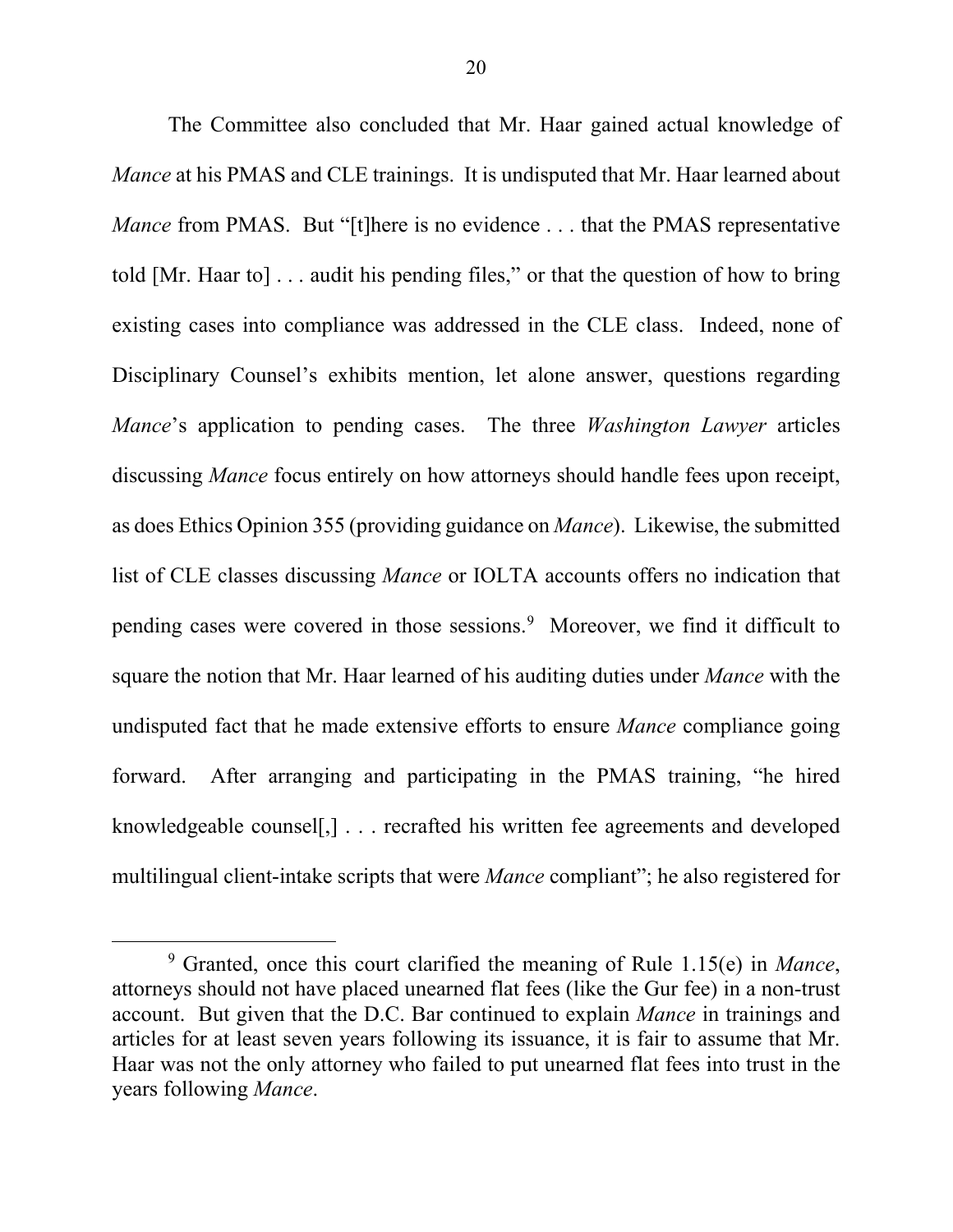and took the aforementioned CLE class. For all these reasons, the record does not support a conclusion that he intentionally disobeyed the rule's application to the Gur matter.

Nor did the Committee provide adequate support for a determination by clear and convincing evidence that Mr. Haar was "conscious[ly] indifferen[t] to the consequences of his . . . behavior"; i.e. that he was aware of facts which *should* have put him on notice of a "serious danger to others." *In re Anderson*, 778 A.2d at 339. The Committee blamed Mr. Haar's inattention to legal education for his confusion about *Mance*'s application to the Gur matter. To be sure, Mr. Haar's inattention to continuing legal education is lamentable. *See In re Smith*, 817 A.2d 196, 202 (D.C. 2003). By his own admission, Mr. Haar simply did not take active steps to stay updated on the field of legal ethics. However, we cannot say that this inattention automatically renders him "consciously indifferent" with respect to *any* violation of the Rules of Professional Conduct, regardless of context: indeed, in this case, we conclude that it did not. Mr. Haar's clients typically did not pay large fees and had their matters resolved quickly, and thus his cases were not often pending for very long: the Gur matter was exceptional. Thus, even a more diligent Mr. Haar may have had little reason to consider *Mance*'s application to unearned flat fees. Or to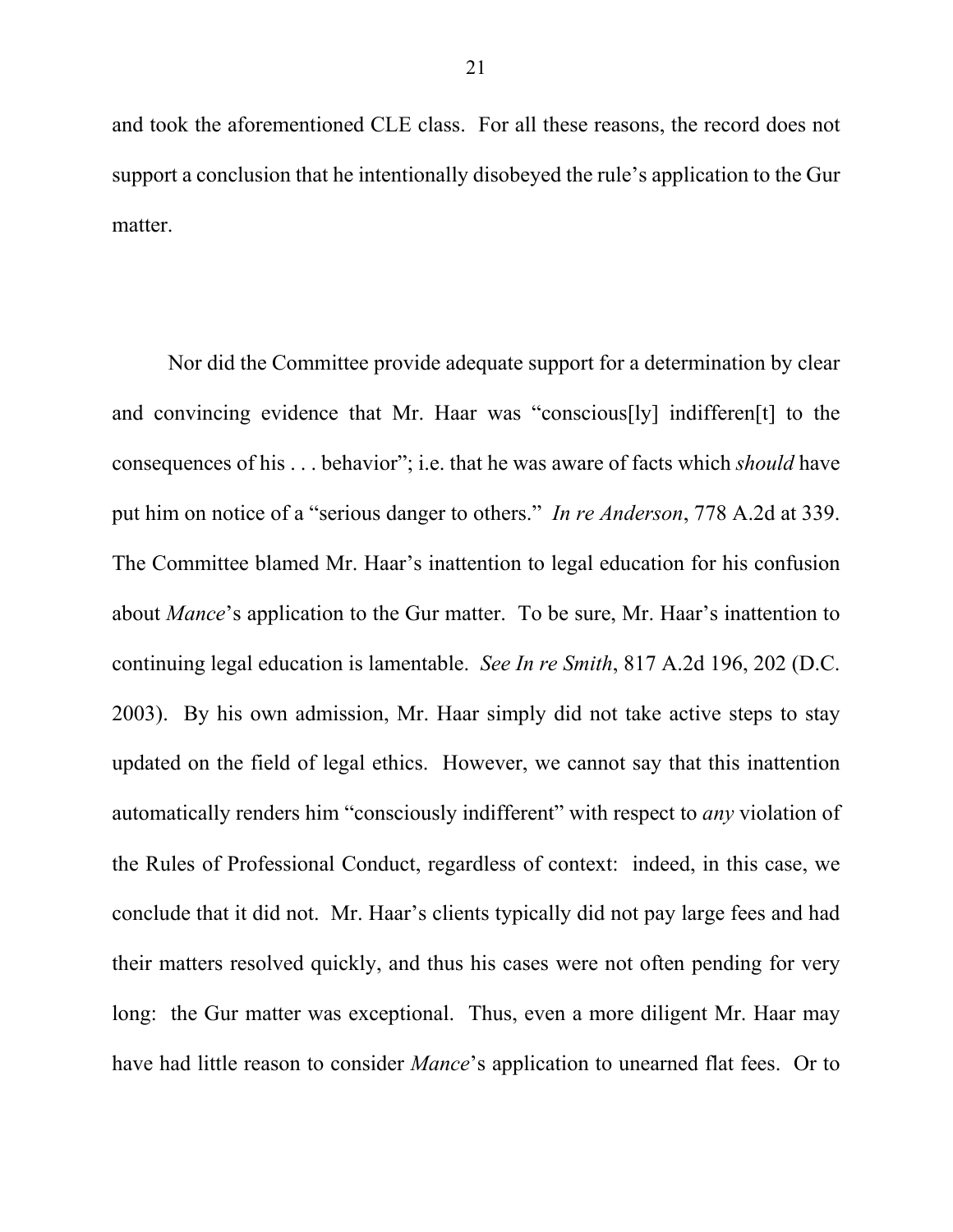put it differently, "[t]he question" of how *Mance* applied to unearned fees "may have seemed beside the point to [Mr.] Haar, and thus he may not have mentally addressed" it. *Haar II*, 698 A.2d at 421.<sup>10</sup> Moreover, as discussed, the proper interpretation of Rule 1.15(e) has been the subject of substantial confusion, and the rule still has not been updated to reflect *Mance*, despite 1) this court's conclusion that "[t]he rule's application to flat fees is not clear on its face," *In re Mance*, 980 A.2d at 1206, and 2) the fact that the rule now imposes essentially the opposite restriction to that which it required when Mr. Haar began his career. Thus we conclude that a practitioner who operated according to Mr. Haar's typical fee arrangements could reasonably fail to perceive such a danger, especially if the trainings he attended never mentioned it.

The lack of reckless misappropriation "hallmarks," *In re Anderson*, 778 A.2d at 338, bolsters our conclusion that Disciplinary Counsel did not prove recklessness to a clear and convincing degree. We have held the hallmarks of reckless misappropriation to include:

 $10$  Nor are we persuaded that Mr. Haar's prior suspension put him on any special notice of serious danger such that it weighs in favor of a higher degree of culpability. His discipline occurred over a decade earlier, involved an entirely distinct aspect of Rule 1.15, and happened prior to the rule changes which caused so much confusion in the present case. *See Haar I*, 667 A.2d at 1351–53.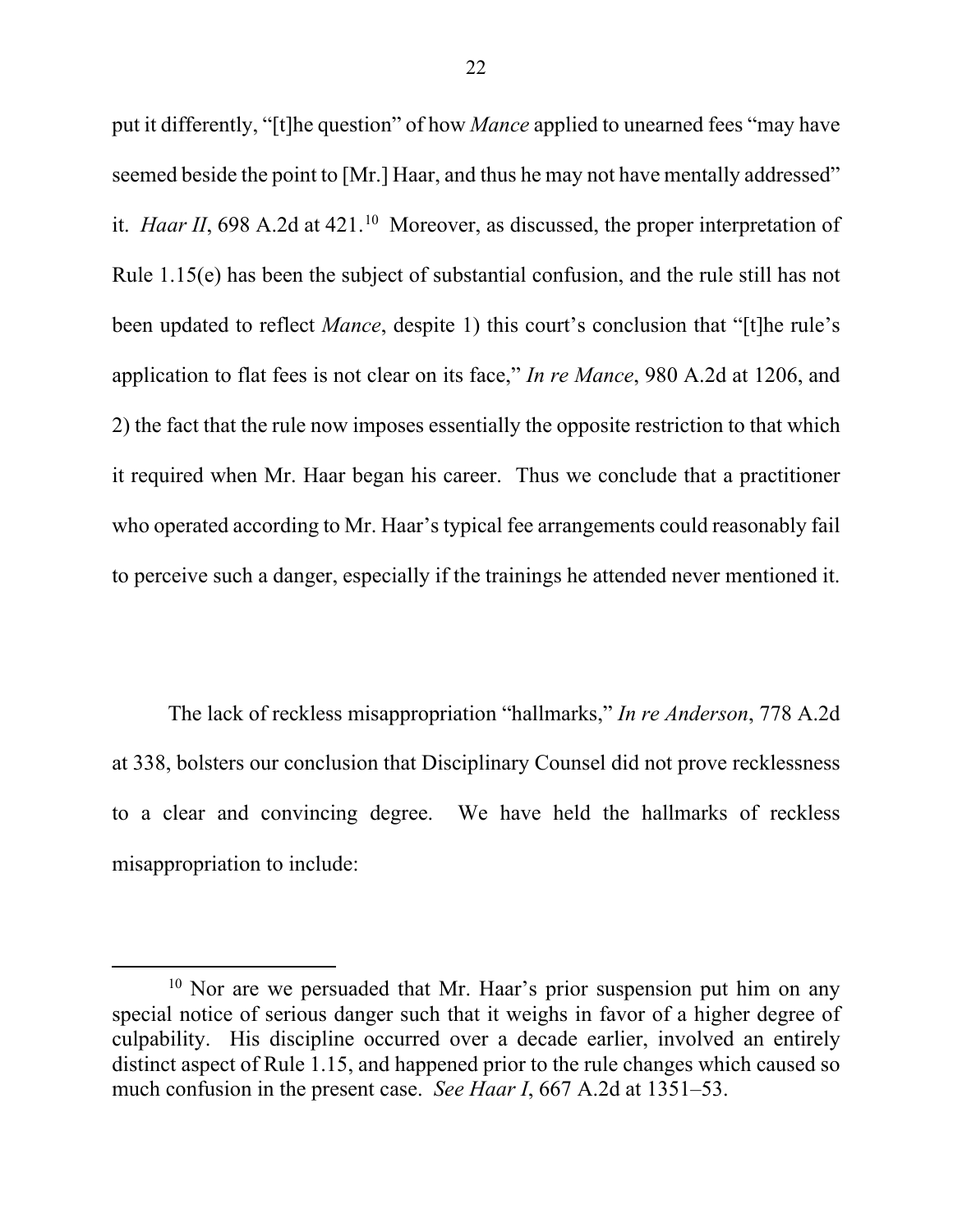the indiscriminate commingling of entrusted and personal funds; a complete failure to track settlement proceeds; total disregard of the status of accounts into which entrusted funds were placed, resulting in a repeated overdraft condition; the indiscriminate movement of monies between accounts; and the disregard of inquiries concerning the status of funds.

*Id.* Certainly, Mr. Haar commingled funds. But Disciplinary Counsel has never contended a "complete failure to track settlement proceeds" or a "repeated overdraft" on his sweep account.<sup>11</sup> Likewise, there is no contention that Mr. Haar indiscriminately moved money between accounts or ignored inquiries from clients about the status of funds. Of course, the *Anderson* hallmarks are just that: hallmarks, not an exhaustive set of criteria. *See In re Gray*, 224 A.3d at 1231. But their absence is a further indication that Mr. Haar lacked the requisite "conscious indifference" to

 <sup>11</sup> To the contrary, it seems the sweep account was designed to *prevent* any overdraft. According to SunTrust Bank's own explanation:

At the end of each business day, Business Sweep calculates the net available balance position in your commercial checking account and then compares the result to a predetermined target balance. Then, if your net cash position is greater than your target balance, Business Sweep automatically uses excess funds to pay down your line of credit, or transfers excess funds into an investment vehicle that you select. If your net cash position is less than your target balance, Business Sweep automatically transfers funds from your chosen investment vehicle to cover the shortage or borrows the necessary funds against your line of credit.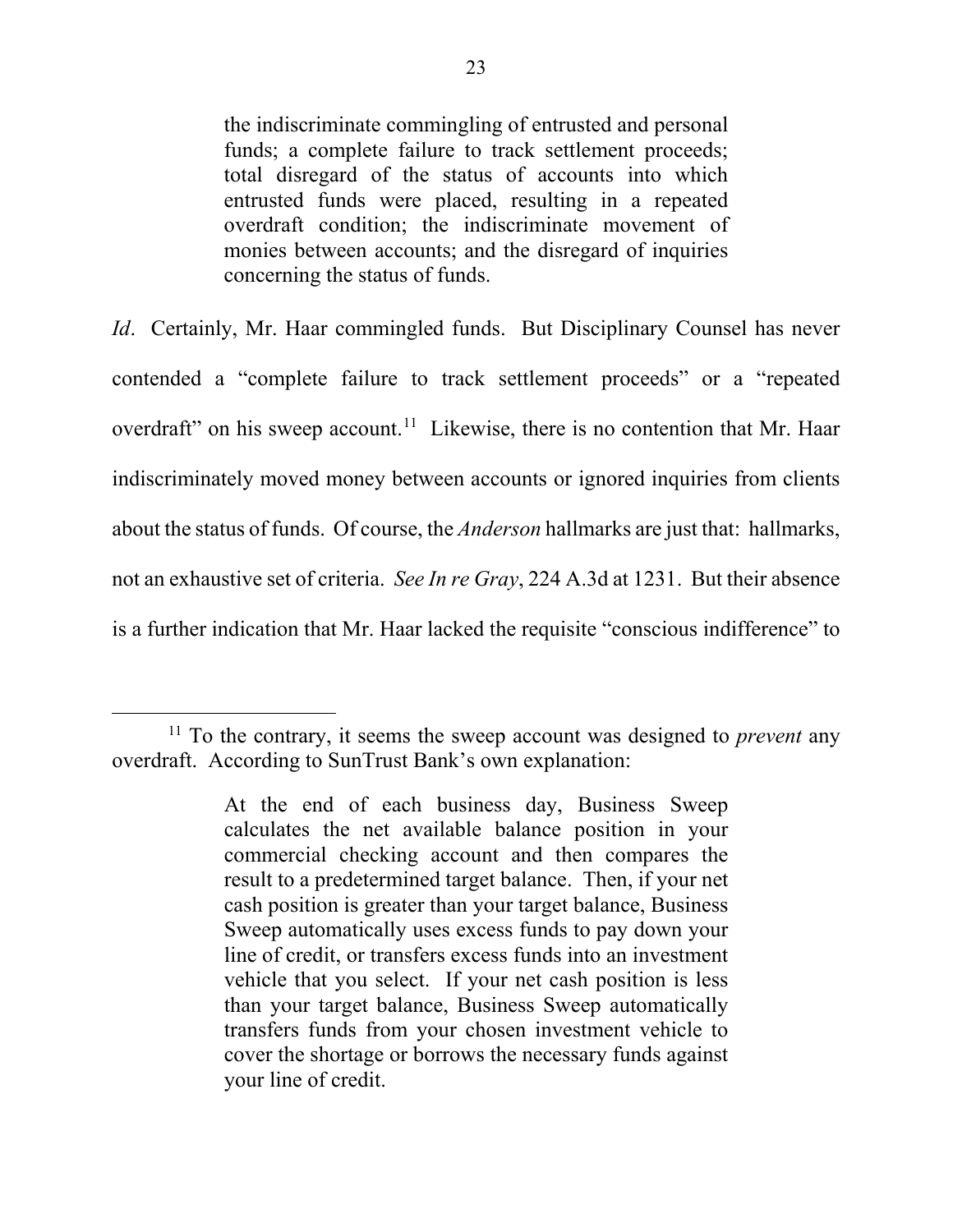be adjudged reckless.

Mr. Haar was, however, negligent. As a member of the Bar, Mr. Haar had a duty to keep himself reasonably informed of his obligations under the Rules of Professional Conduct from the text and commentary of the Rules and as interpreted by this court. We specifically reject any argument that he could be subject to sanction for violating Rule 1.15(e) only after he personally learned of *Mance*'s clarification of the rule. Mr. Haar—like all practitioners—was obligated to follow Rule 1.15(e) as interpreted by *Mance* upon our issuance of that decision. He should have understood when he received a flat fee from Mr. Gur in 2012—three years after *Mance* made clear that, per Rule 1.15(e), flat fees were advance fees—that he had to deposit that money in a trust account. And his failure to understand and conform with Rule 1.15(e) as interpreted by *Mance* three years after we issued that decision clearly amounts to negligent misconduct.

## **IV. Sanction**

Generally, a "sanction recommendation from the Board comes to us with a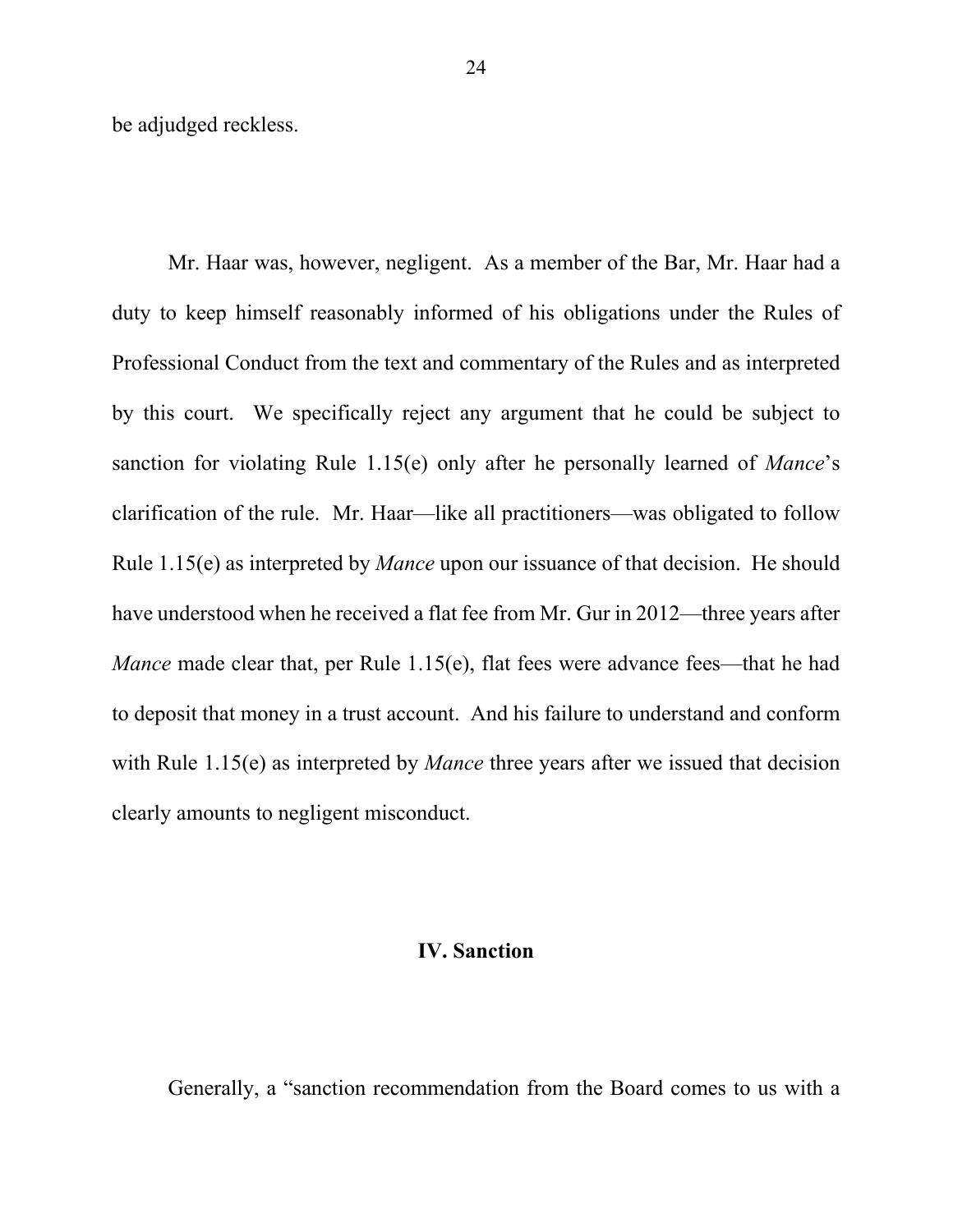strong presumption in favor of its imposition." *In re Rodriguez-Quesada*, 122 A.3d 913, 920 (D.C. 2015) (internal quotation marks omitted). We "shall adopt the recommended disposition of the Board unless to do so would foster a tendency toward inconsistent dispositions for comparable conduct or would otherwise be unwarranted." *Id.* (citing D.C. Bar R. XI,  $\frac{1}{2}$  9(h)(1)) (internal quotation marks omitted). Here, we agree with the Board's conclusion that Mr. Haar was negligent only in the Gur matter and accept also the Board's recommended sanction: a sevenmonth suspension plus one year of probation, to include a PMAS evaluation and CLE recommended by PMAS at its discretion.

"The purpose of imposing discipline is to serve the public and professional interests identified and to deter future and similar conduct rather than to punish the attorney." *In re Rodriguez-Quesada*, 122 A.3d at 921 (internal quotation marks omitted). In assessing Mr. Haar's negligence in the Gur case, the Board demonstrated fidelity to this principle. The Board thoughtfully and appropriately considered a number of relevant factors, including "(1) the seriousness of the conduct, (2) prejudice to the client, (3) whether the conduct involved dishonesty,  $[12]$ 

<sup>&</sup>lt;sup>12</sup> Though Disciplinary Counsel appears to object to the Board's "revisit[ing] of Mr. Haar's" honesty, it also acknowledges that "no one has claimed Mr. Haar gave sanctionable false testimony." We agree.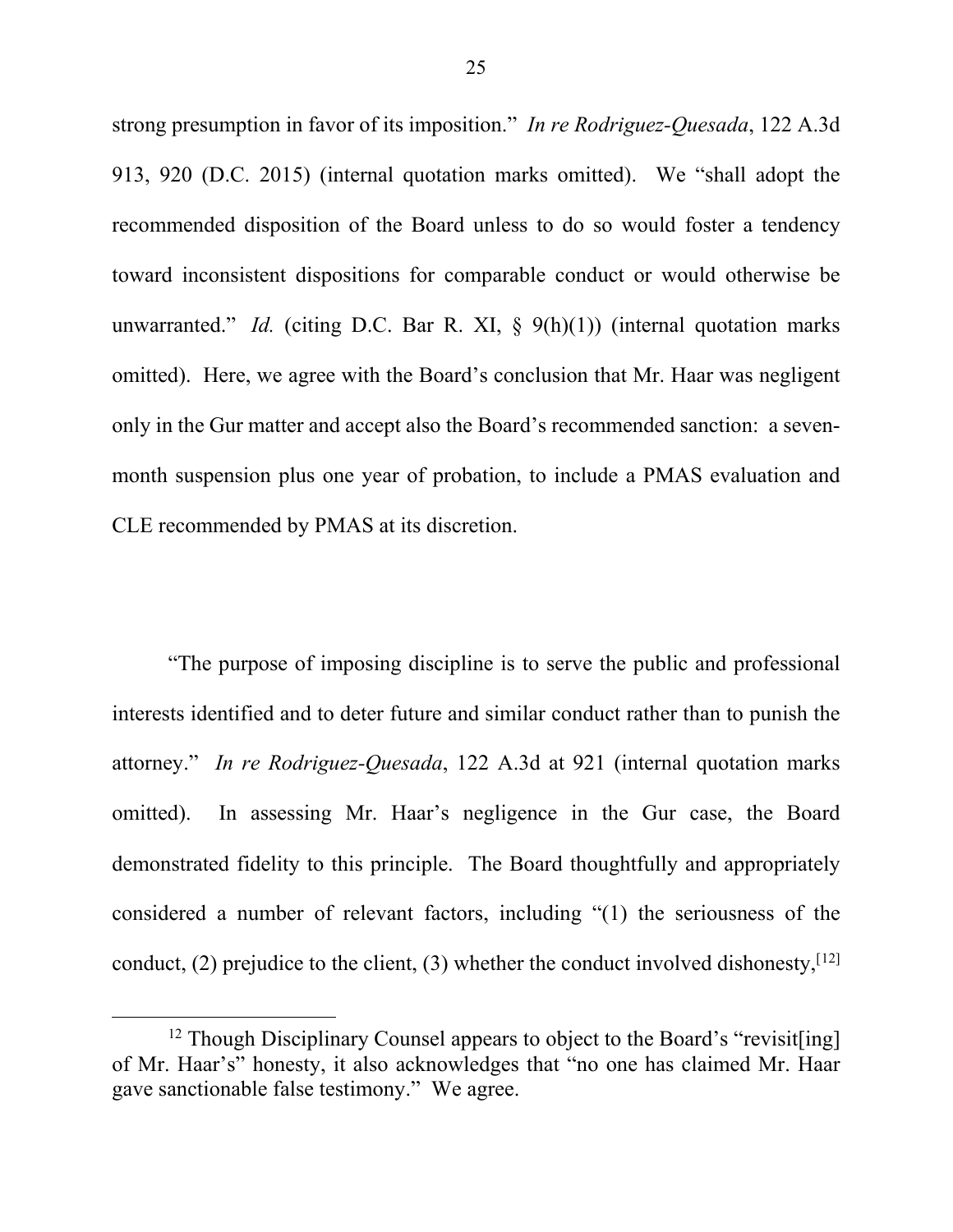(4) violation of other disciplinary rules, (5) [Mr. Haar's] disciplinary history [which the Board noted was a "substantial aggravating factor"], (6) whether [Mr. Haar had] acknowledged his . . . wrongful conduct, and (7) mitigating circumstances," *In re Martin*, 67 A.3d 1032, 1053 (D.C. 2013), *as amended* (Oct. 23, 2014); the Board also reviewed cases comparable to Mr. Haar's. Mindful that "[a] six-month suspension without a fitness requirement is the norm for attorneys who have committed negligent misappropriation of entrusted funds," *In re Edwards*, 870 A.2d 90, 94 (D.C. 2005), the Board recommended a harsher sanction in Mr. Haar's case in order to impress upon the District's attorneys that "every lawyer—regardless of his or her employment, area of practice or level of seniority—should read, become familiar with, understand, and adhere to the Rules of Professional Conduct and the Court's decisions applying those Rules." Accordingly, it recommended a sevenmonth suspension, followed by a one-year period of probation with conditions.

We therefore suspend Mr. Haar for seven months for negligent misappropriation under Rule 1.15(e) in the Gur matter, after which we impose a oneyear period of probation, during which Mr. Haar must submit to a PMAS evaluation and complete up to ten hours of CLE recommended by PMAS at its sole discretion.